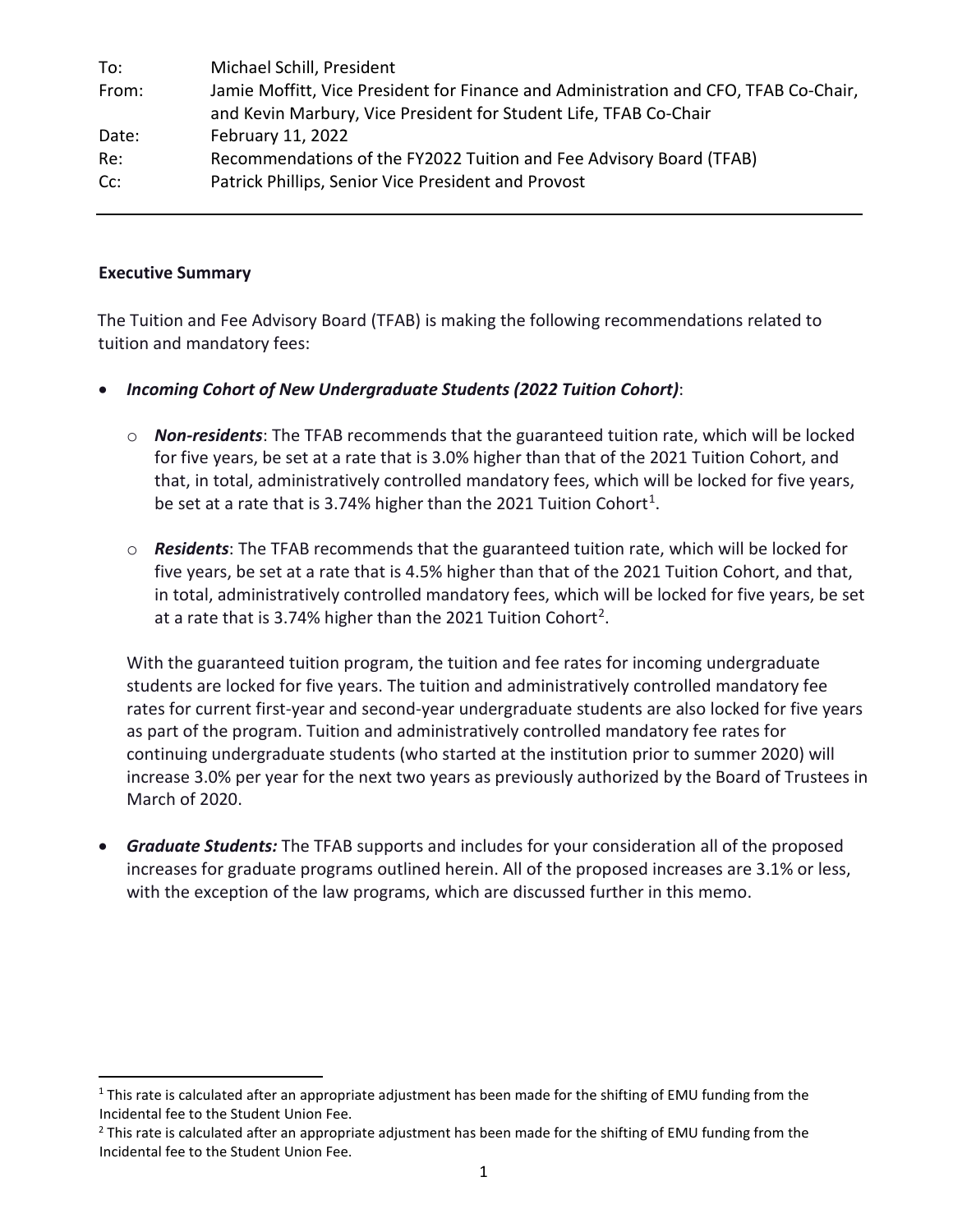This memo provides detailed information about these recommendations and is organized around the following topics:

- Tuition and Fee Advisory Board Process
- E&G Fund Budget and Financial Information
- FY23 Budget Assumptions
- Other Key Issues Related to Tuition and Fees
- Tuition Scenarios Considered
- Proposed Tuition Increase for Incoming 2022 Tuition Cohort of Undergraduate Students
- Proposed Graduate Tuition Rates
- Fee Increases for Administratively Controlled Mandatory Fees
- Matriculation Fee
- Clark Honors College Differential Tuition
- Other Costs of Education Reviewed
- Tuition and Fee Policy Book

# Tuition and Fee Advisory Board Process

The FY22 Tuition and Fee Advisory Board (TFAB) process launched with five students (one graduate student and four undergraduate students, including the Associated Students of the University of Oregon [ASUO] president and the ASUO finance director), faculty, deans, vice presidents, vice provosts, and administrative staff engaged in budgeting, business affairs, institutional research, and financial aid. A list of TFAB members is included at the end of this memo (Appendix C).<sup>[3](#page-1-0)</sup> Other students, faculty, and staff participated in TFAB meetings as guests throughout the year.

The TFAB met nine times between October 2021 and February 2022. All meetings were open to the public. Fall term meetings were held in person with the option for virtual participation. In winter term, TFAB members were increasingly participating in meetings virtually, which led to some challenges with communication between the in-person and online participants. As a result, the last three meetings of winter term were held virtually using Zoom technology. Guests regularly joined the discussions, including students and a reporter from the *Daily Emerald*. A full list of guests is included at the end of this memo (Appendix D).

Fall 2021 meetings focused on the TFAB charge, historical and comparative information, the university budget, the impact of COVID-19 on institutional finances, mechanisms by which moneys are appropriated by the Legislative Assembly to the Higher Education Coordinating Commission (HECC) for allocation to public universities, the guaranteed tuition program, cost drivers, long-term budget projections, and a plan for cost management. The fall meetings focused on helping TFAB members understand foundational budget information; members who were unable to attend the regularly scheduled meetings were offered make-up sessions with TFAB co-chairs to ensure all members had access to all of the critical background information and training. Winter meetings covered housing rates, proposals related to administratively controlled mandatory fees, proposed course fees and orientation fees, graduate tuition proposals, tuition rates for the new cohort of undergraduate students, as well as planning for and discussing feedback from the student forum on tuition. The TFAB also spent time discussing the trends in domestic, international, and transfer

<span id="page-1-0"></span><sup>&</sup>lt;sup>3</sup> Due to scheduling issues, Senior Associate Dean Davis replaced Dean Nutter on the TFAB in January 2022. One undergraduate student member withdrew from the TFAB in mid-January due to unforeseen circumstances.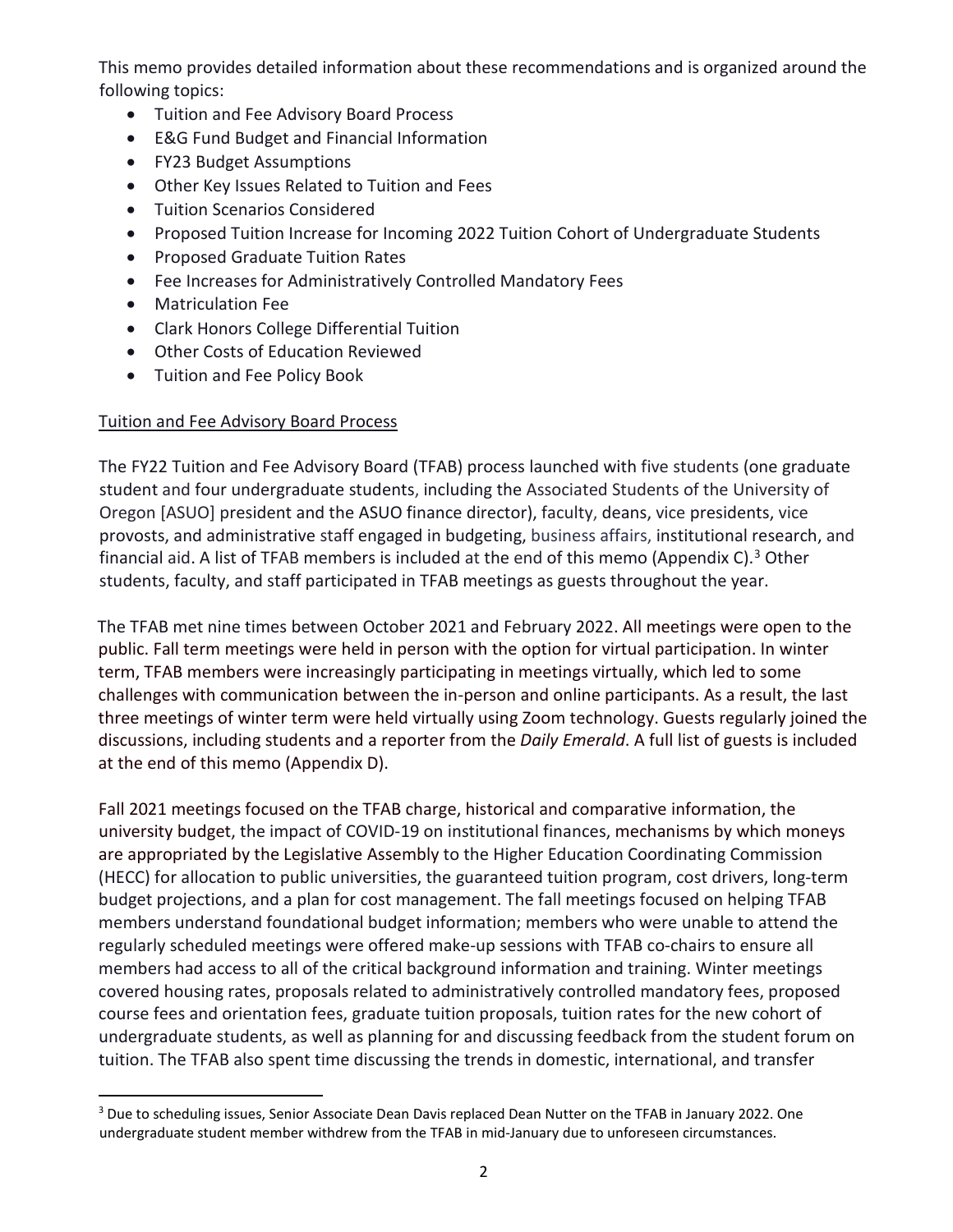student recruitment and enrollment, how proposed tuition and fee increases compare to other schools, economic pressures including labor costs and inflation, and the financial challenges students face in paying for higher education.

In addition to the nine TFAB meetings, the TFAB and ASUO co-hosted a virtual student forum on the tuition-setting process in mid-January. The forum included a presentation on anticipated cost drivers for the coming year, an overview of the guaranteed tuition program, and information on administratively controlled mandatory fees. Following the presentation, attendees had the opportunity to participate in small-group discussions facilitated by TFAB members in breakout rooms. Feedback from the small-group discussions was discussed by TFAB members at a subsequent meeting. A second student forum, which you will host, is scheduled for Tuesday, February 15.

The university's tuition website [\(https://tuition.uoregon.edu/\)](https://uoregon.edu/tuition) was kept updated throughout the 2021-22 TFAB deliberation process, with the meeting schedule posted weeks in advance. In addition to the schedule, the website provided links to meeting agendas and all relevant documents and data that the TFAB considered during deliberations. Meeting summaries from each TFAB session were also posted. Finally, the website provided updated information about tuition and fees, the tuition-setting process, state appropriations, cost drivers, the university's budget, and budget and tuition information for Pac-12 and Association of American Universities (AAU) comparator schools.

As you know, the UO welcomed its second undergraduate tuition cohort in summer/fall 2021 as part of the guaranteed tuition program for undergraduate students. Tuition and administratively controlled mandatory fee rates for students in the 2020 and 2021 tuition cohorts are guaranteed and will not change for five years. The program locks in annual increases in tuition and administratively controlled mandatory fees at 3.0% per year for all other current undergraduate students who started prior to summer 2020. This year, the TFAB focused on developing a recommended tuition rate for the incoming cohort of undergraduate students. The rate that is set for these students will then be locked for a period of five years and will not increase.

# E&G Fund Budget and Financial Information

At the last meeting of the Board of Trustees (December 2021), the projections for the FY22 Education and General (E&G) fund, which covers the majority of the operations of the academic and nonauxiliary administrative functions of the university, forecast a deficit, with projected revenues unable to cover projected expenditures by approximately \$3.7 million. Those projections appear to be improving due to strong student enrollment and reduced compensation costs attributable to hiring challenges.

However, the ongoing uncertainty about the impacts of Covid-19 on student retention, campus activity levels, critical hiring and the institution's finances, combined with the specter of rising inflation make it challenging to predict the financial position of the institution for next year, FY23. In its deliberations, the TFAB considered anticipated FY23 cost drivers (shown below), as well as projected student enrollment and estimated state appropriations.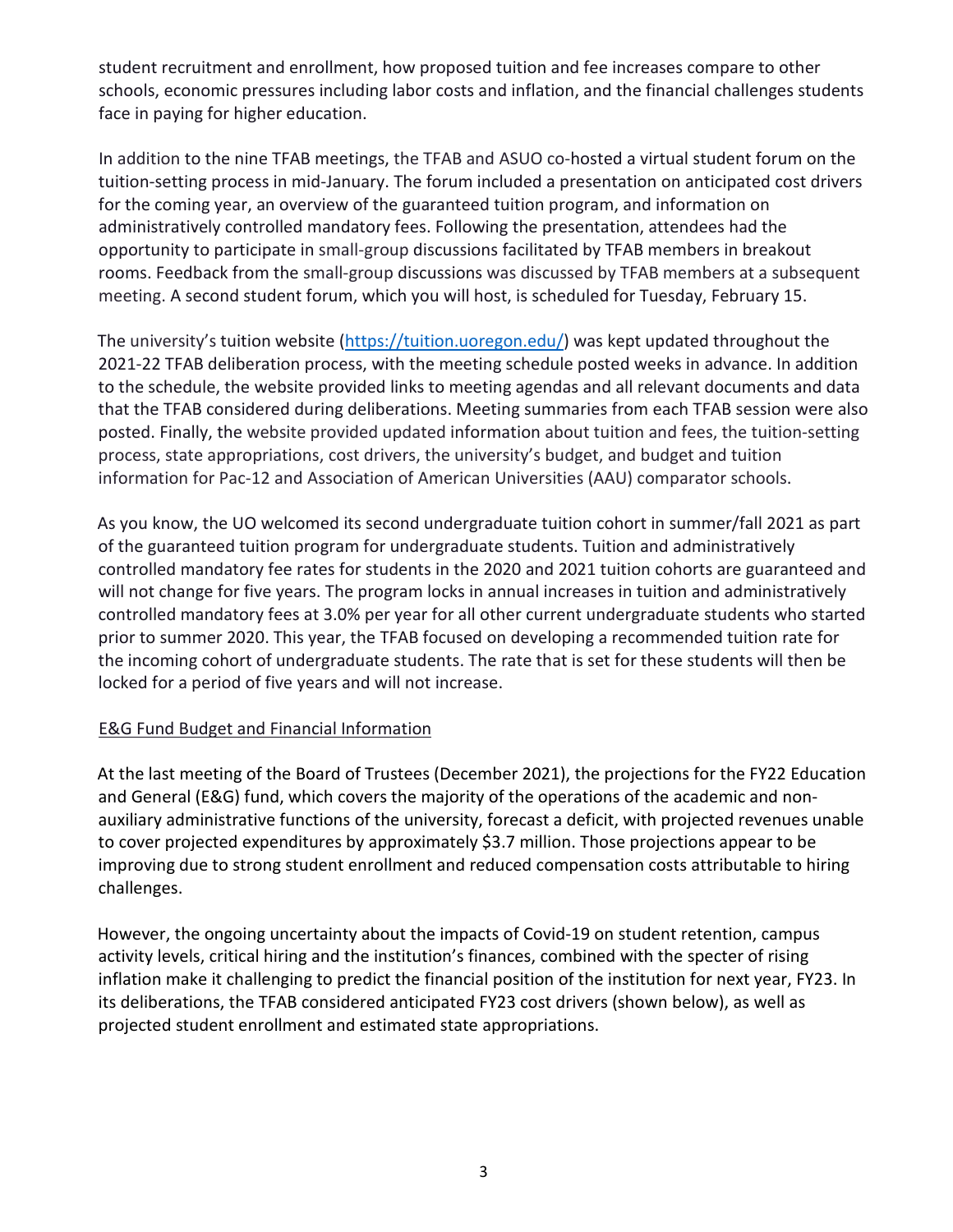For FY23, the following major cost increases are projected in the E&G fund:

| <b>Cost Driver</b>                                       | <b>Estimated FY23 Cost Increase</b> |
|----------------------------------------------------------|-------------------------------------|
| Faculty, Staff, and Graduate Employee Salaries and Wages | \$15.0 million                      |
| <b>Health Insurance Costs</b>                            | \$1.6 million                       |
| <b>Institutional Expenses</b>                            | \$1.2 million                       |
| <b>Strategic Investments</b>                             | \$2 million                         |
| Minimum Wage Increase                                    | \$257,000                           |
| <b>Total Projected Cost Increases</b>                    | \$20.1 million                      |

The total projected cost driver increases for FY23 are higher than last year (\$10.6 million), mainly due to the resumption of annual salary increases for faculty and staff, as well as the reinstatement of the strategic investment process. For FY23, there are increased costs for Supplies and Services and significant labor cost pressures across the institution. The \$20.1 million projected increase represents a 3.56% increase on the overall E&G fund budget.

# FY23 Budget Assumptions

Considering the current economic uncertainties facing the university, there are a number of factors that could affect next year's E&G fund budget. Specifically, the following budget factors were considered when discussing scenarios and recommendations around tuition and fees:

| • Existing FY22 E&G fund budget gap                | Up to \$3.7 million |
|----------------------------------------------------|---------------------|
| • Net non-recurring COVID expense impacts          | \$10 million        |
| • Projected FY23 cost drivers                      | \$20.1 million      |
| • Additional investments in student fee remissions | \$3.9 million       |

One budget assumption that was particularly difficult to estimate was the net non-recurring COVID expense impacts. Due to reduced activity on campus and the current labor markets, FY22 E&G fund expenses are running low this year. This is particularly true of compensation costs, as staffing levels at the university are down hundreds of employees. While this reduced level of expenses temporarily benefits the FY22 E&G fund budget, these savings are not recurring, as they will disappear as soon as campus is able to rehire missing faculty and staff and begin more normal activity levels – including travel. TFAB used an estimate of \$10 million for costs that would likely be added back to the FY23 E&G fund budget, in addition to annual inflationary cost drivers. The group discussed the fact that if compensation costs continue to lag in FY22 due to hiring challenges, any associated improvement in the FY22 E&G fund run rate would be offset by an increase in the net non-recurring COVID expense impacts for FY23.

*Fall 2022 enrollment of first-year students*: The TFAB spent quite a bit of time discussing enrollment in the coming year, which will have a very large impact on the financial position of the institution. Assumptions about enrollment levels for the incoming first-year undergraduate class, as well as the entering transfer class, are important because the size of the classes has a significant impact on the E&G fund. In the midst of an ongoing global pandemic, it is difficult to predict the fall 2022 first-year class size. This past fall the university brought in over 4,600 first-year students, which was an extremely large class. However, enrollment levels at community colleges (which affect the pool of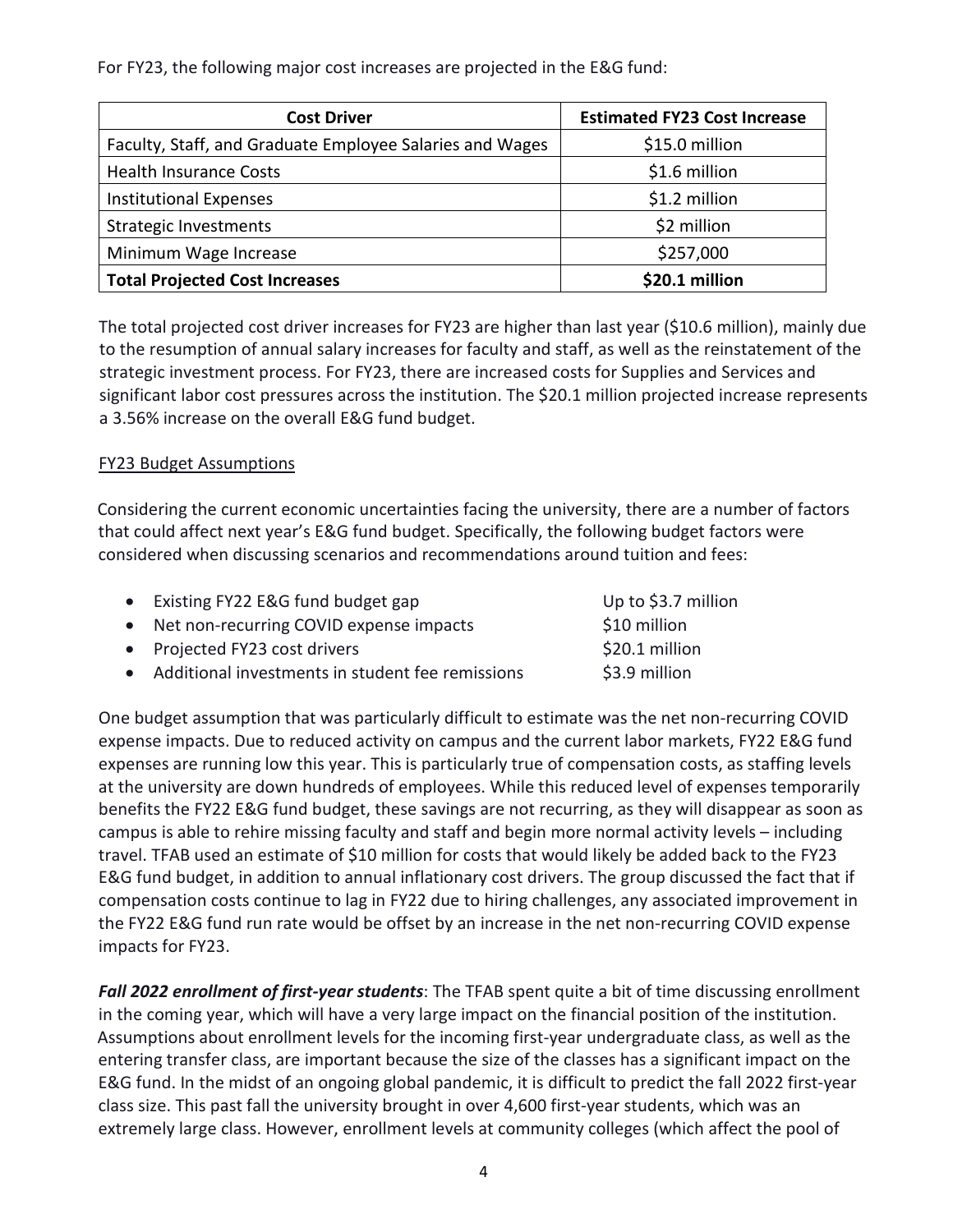potential future transfer students) are at historic lows, and national projections for undergraduate students are trending downward. The size of the incoming cohort will dramatically impact the UO financial position. Because of the uncertainty, the TFAB considered a broad range of scenarios where first-year enrollment for various groups fluctuated from 45% to 110% of recruitment targets.

*State appropriations*: Currently the university receives approximately \$85.8 million in operating support from the state in the E&G fund. As FY23 will be the second year of the biennium, assuming that the state does not implement any off-cycle budget cuts, the size of the Public University Support Fund (PUSF) is set. The university's allocation of these funds, however, is dependent not only on university activity levels, but also enrollment and graduation rates at the other universities in Oregon. While this makes it difficult to accurately project the FY23 allocation, the TFAB used the Higher Education Coordinating Commission's (HECC's) most recent set of projections, which estimated that the UO allocation would increase by \$4 million in FY23.

*Summer Tuition Revenue*: Due to the pandemic, there was a significant drop in summer school enrollment in the summer of 2021. This makes sense given that most summer school courses were being offered remotely, while fall 2021 classes were scheduled to be mainly conducted in person. For this reason, in discussions of the overall E&G fund budget, the TFAB assumed a rebound of summer 2022 tuition revenue of \$1.5 million, which would place it at a more traditional level of activity.

#### Other Key Issues Related to Tuition and Fees

In addition to the budget and financial issues outlined above, TFAB members discussed a number of key issues related to tuition rates and fees. These included:

- (1) ongoing financial challenges faced by students and their families,
- (2) market conditions and the increasing costs of higher education,
- (3) benefits of guaranteed tuition, and
- (4) the necessity of maintaining a funding gap.

*Financial challenges faced by students and families*: TFAB members noted the continued challenges faced by students and families entering the third year of a global pandemic. In particular, the group acknowledged issues around health scares, increased emotional strain and mental health challenges, and the increasing cost of living for students and families in Oregon and beyond.

*Market conditions and the increasing costs of higher education*: Over a series of meetings, TFAB members discussed the university's resident and non-resident tuition rates in relation to comparator schools. The discussions were particularly important because the UO resident undergraduate tuition and mandatory fees for continuing students who started before 2020 as well as for the 2020 and 2021 tuition cohorts are slightly higher than the average rate for AAU public universities. As a result, the group spent a great deal of time discussing the potential impact of further raising tuition and fees in a market of rapidly increasing higher education costs and wider inflationary pressures, and more competitively priced comparator schools. The TFAB expressed concern at raising the rates too high in relation to other comparator schools.

Additionally, the TFAB examined the various factors contributing to the increasing costs of higher education. These include staffing levels and the labor market, as well as inflation, which affects employee salaries, wages, and benefits, that make up the bulk of the Education and General fund budget. TFAB members spent time discussing the need to cover the costs on the institution side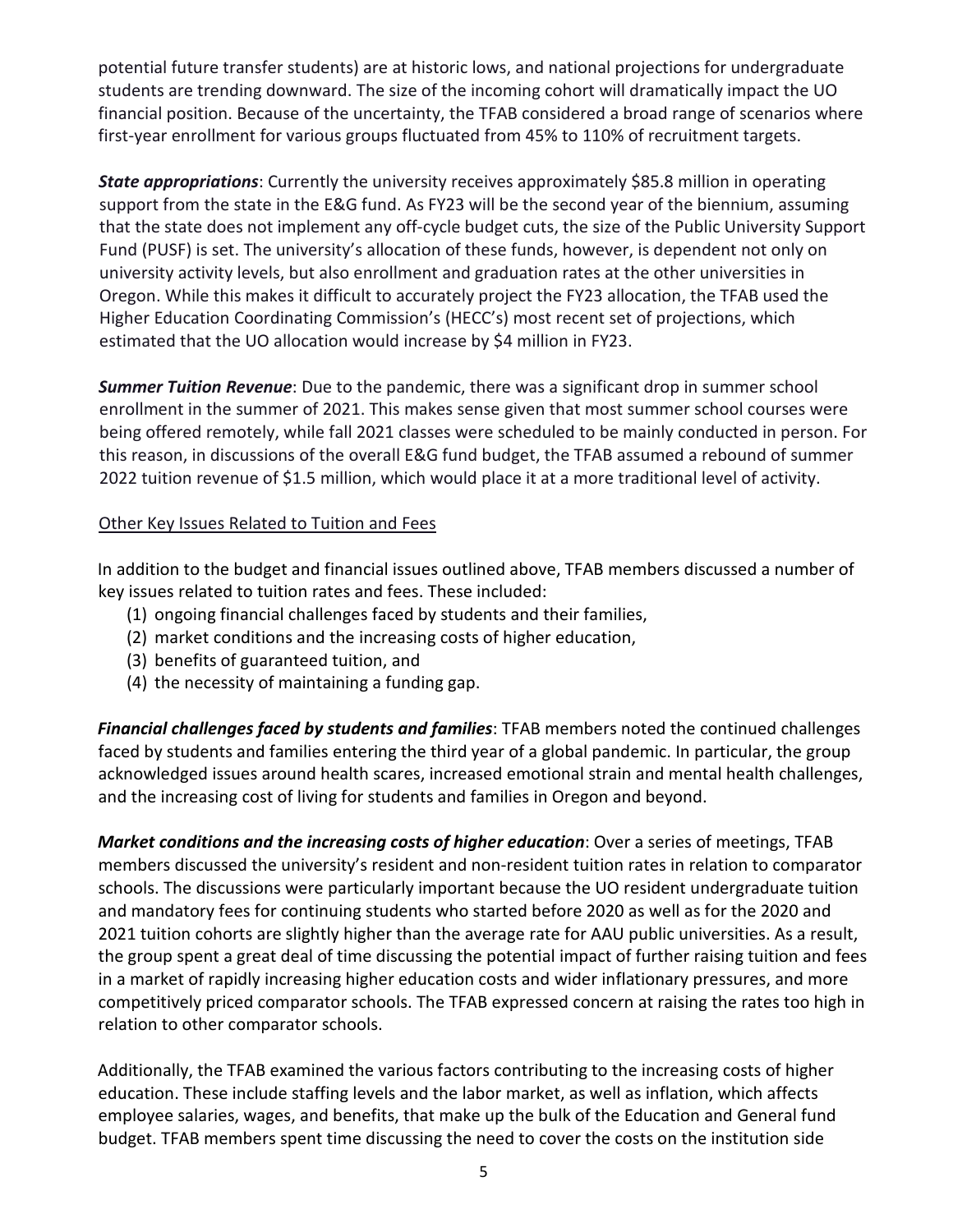while realizing that the increasing price of higher education places significant burdens on students not on the PathwayOregon program or receiving financial aid.

During discussions about the economy and labor market, some concern was expressed about the risks of large budget gaps over the next several years if inflation does not come down as rapidly as hoped, and at least one committee member therefore felt that larger tuition increases should at least be considered as a way to protect the university fiscally. The point was made that students/parents may well be willing to pay more than at some other schools in order to lock in the guaranteed rate for five years. It was noted that the guarantee has a lot of added value, particularly during times of high inflation or inflationary uncertainty.

*Benefits of guaranteed tuition*: Throughout the discussions about tuition rates, TFAB members noted the benefits of the UO guaranteed tuition program, which offers incoming undergraduate students a fixed rate of tuition and fees that is guaranteed for five years. In an inflationary economy, this transparency and predictability should provide some much-needed certainty regarding the financial costs of undergraduate education for prospective students and their families.

*Funding gap*: Over a number of meetings, TFAB members discussed the realities of a funding gap in FY23 and the short- and long-term impacts on the university's budget. Considering the various economic pressures, scenarios for student recruitment and enrollment, the increasing need to provide scholarships, and the overall desire to offer quality higher education at an affordable price to resident and non-resident students, the TFAB examined scenarios to close the funding gap. Members discussed the need to recruit and retain faculty and staff, and provide the wide-ranging educational and health services needed to support students and ensure overall academic success and career readiness while maintaining an affordable price point. As such, TFAB members noted that it would place significant and potentially unmanageable financial burdens on incoming students and their families to raise tuition rates to try to close the entire projected E&G funding gap in FY23.

# Tuition Scenarios Considered

Given all of these issues, the TFAB reviewed and discussed a broad range of tuition rate scenarios for new undergraduate students entering the UO. Under the guaranteed tuition program, rates would be guaranteed for the incoming 2022 Tuition Cohort for five years. In the discussions of scenarios, the following factors were considered, along with differing assumptions for enrollment, FY22 budget shortfall, and tuition rates for resident and non-resident students:

- new state appropriations: \$4.0 million;
- summer return to pre-Covid levels: \$1.5 million;
- estimated non-recurring COVID-19 expense impacts: \$10 million;
- cost drivers: \$20.1 million; and
- additional undergraduate recruitment investment in fee remissions (scholarships): \$3.9 million.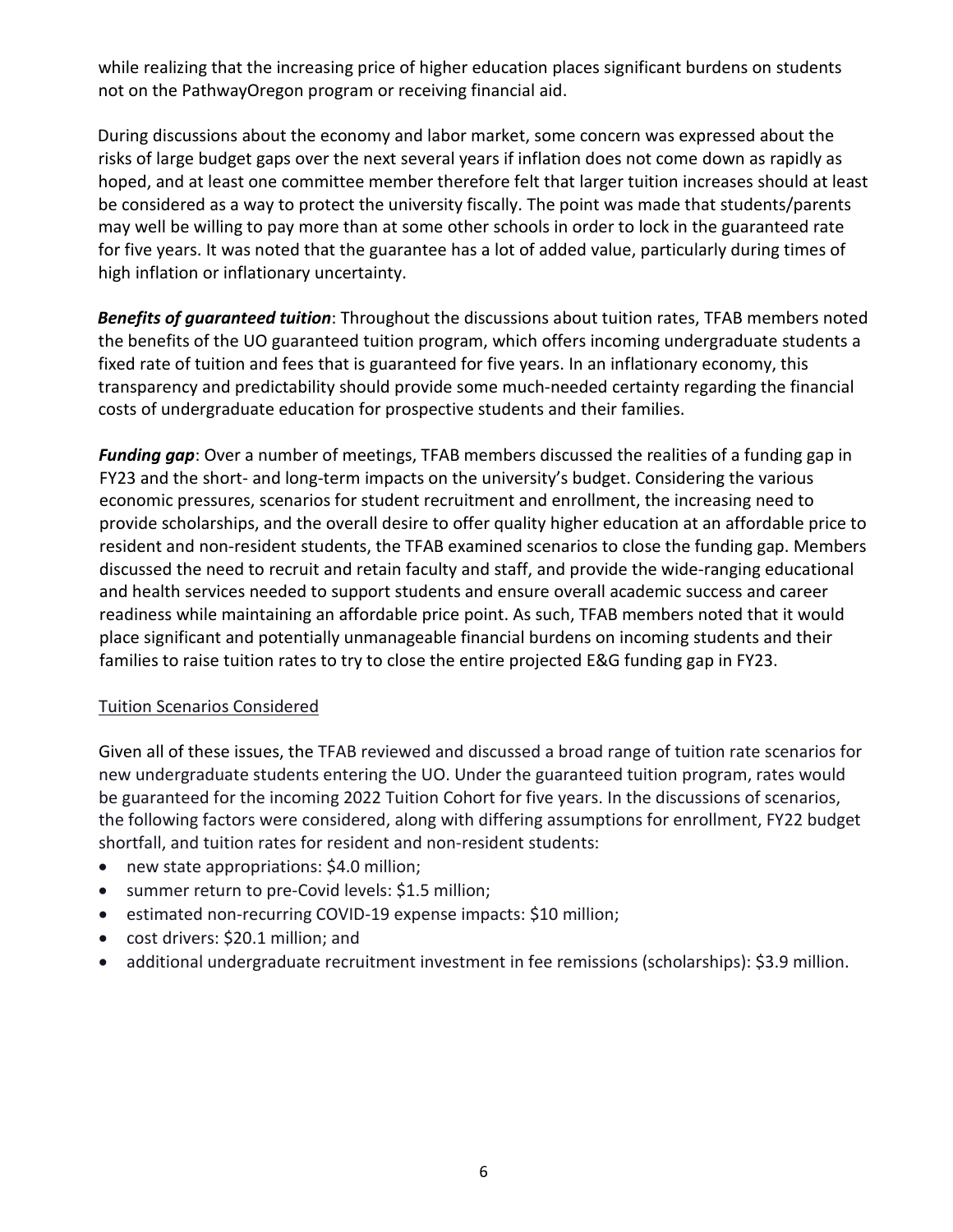The TFAB considered the following scenarios:

| <b>Tuition Rates</b>                                                                                                 |                  |                 | % Target Enrollment<br><b>First-Year Class</b> |       |                                    | % Target Transfer<br><b>Enrollment</b>     |                                                 |                                    |
|----------------------------------------------------------------------------------------------------------------------|------------------|-----------------|------------------------------------------------|-------|------------------------------------|--------------------------------------------|-------------------------------------------------|------------------------------------|
| <b>New students rate</b><br>guaranteed for 5<br>years (% increase &<br>resulting \$ cost per<br>student credit hour) |                  | <b>Resident</b> | Non-<br>resident                               | Int'l | <b>Resident</b><br><b>Transfer</b> | Non-<br><b>Resident</b><br><b>Transfer</b> | <b>FY22</b><br>projected<br>budget<br>shortfall | <b>Net</b><br><b>Budget</b><br>Gap |
| <b>Resident</b>                                                                                                      | Non-<br>resident |                 |                                                |       |                                    |                                            |                                                 |                                    |
| 3.0%<br>\$274.06                                                                                                     | 3.0%<br>\$870.17 | 100             | 100                                            | 100   | 100                                | 100                                        | (53.7m)                                         | (57.08m)                           |
| 2.5%<br>\$272.73                                                                                                     | 2.5%<br>\$865.95 | 100             | 100                                            | 100   | 100                                | 100                                        | (53.7m)                                         | (57.685m)                          |
| 2.5%<br>\$272.73                                                                                                     | 3.0%<br>\$870.17 | 100             | 100                                            | 100   | 100                                | 100                                        | (53.7m)                                         | (57.196m)                          |
| 3.0%<br>\$274.06                                                                                                     | 2.5%<br>\$865.95 | 100             | 100                                            | 100   | 100                                | 100                                        | (53.7m)                                         | (57.536m)                          |
| 3.0%<br>\$274.06                                                                                                     | 3.5%<br>\$874.40 | 100             | 100                                            | 100   | 100                                | 100                                        | (53.7m)                                         | (56.558m)                          |
| 3.5%<br>\$275.39                                                                                                     | 3.5%<br>\$874.40 | 100             | 100                                            | 100   | 100                                | 100                                        | (53.7m)                                         | (56.409m)                          |
| 3.5%<br>\$275.39                                                                                                     | 3.0%<br>\$870.17 | 100             | 100                                            | 100   | 100                                | 100                                        | (53.7m)                                         | (56.898m)                          |
| 4.50%<br>\$278.05                                                                                                    | 3.0%<br>\$870.17 | 100             | 100                                            | 100   | 100                                | 100                                        | (53.7m)                                         | (56.6m)                            |
| 4.50%<br>\$278.05                                                                                                    | 3.0%<br>\$870.17 | 100             | 105                                            | 100   | 100                                | 100                                        | (53.7m)                                         | (52.336m)                          |
| 4.50%<br>\$278.05                                                                                                    | 3.0%<br>\$870.17 | 100             | 100                                            | 100   | 100                                | 100                                        |                                                 | (52.923m)                          |
| 4.50%<br>\$278.05                                                                                                    | 3.0%<br>\$870.17 | 100             | 105                                            | 100   | 100                                | 100                                        |                                                 | (\$1.341m)                         |
| 4.50%<br>\$278.05                                                                                                    | 3.0%<br>\$870.17 | 100             | 105                                            | 45    | 100                                | 100                                        |                                                 | (53.44m)                           |
| 4.50%<br>\$278.05                                                                                                    | 3.0%<br>\$870.17 | 100             | 105                                            | 70    | 100                                | 100                                        |                                                 | (51.27m)                           |
| 4.50%<br>\$278.05                                                                                                    | 3.0%<br>\$870.17 | 100             | 103                                            | 45    | 100                                | 100                                        |                                                 | (55.15m)                           |
| 4.50%<br>\$278.05                                                                                                    | 3.0%<br>\$870.17 | 100             | 103                                            | 70    | 100                                | 100                                        |                                                 | (52.97m)                           |
| 4.50%<br>\$278.05                                                                                                    | 3.0%<br>\$870.17 | 95              | 103                                            | 70    | 100                                | 100                                        |                                                 | (54.20m)                           |
| 4.50%<br>\$278.05                                                                                                    | 3.0%<br>\$870.17 | 100             | 102                                            | 70    | 95                                 | 95                                         |                                                 | ( \$4.495m)                        |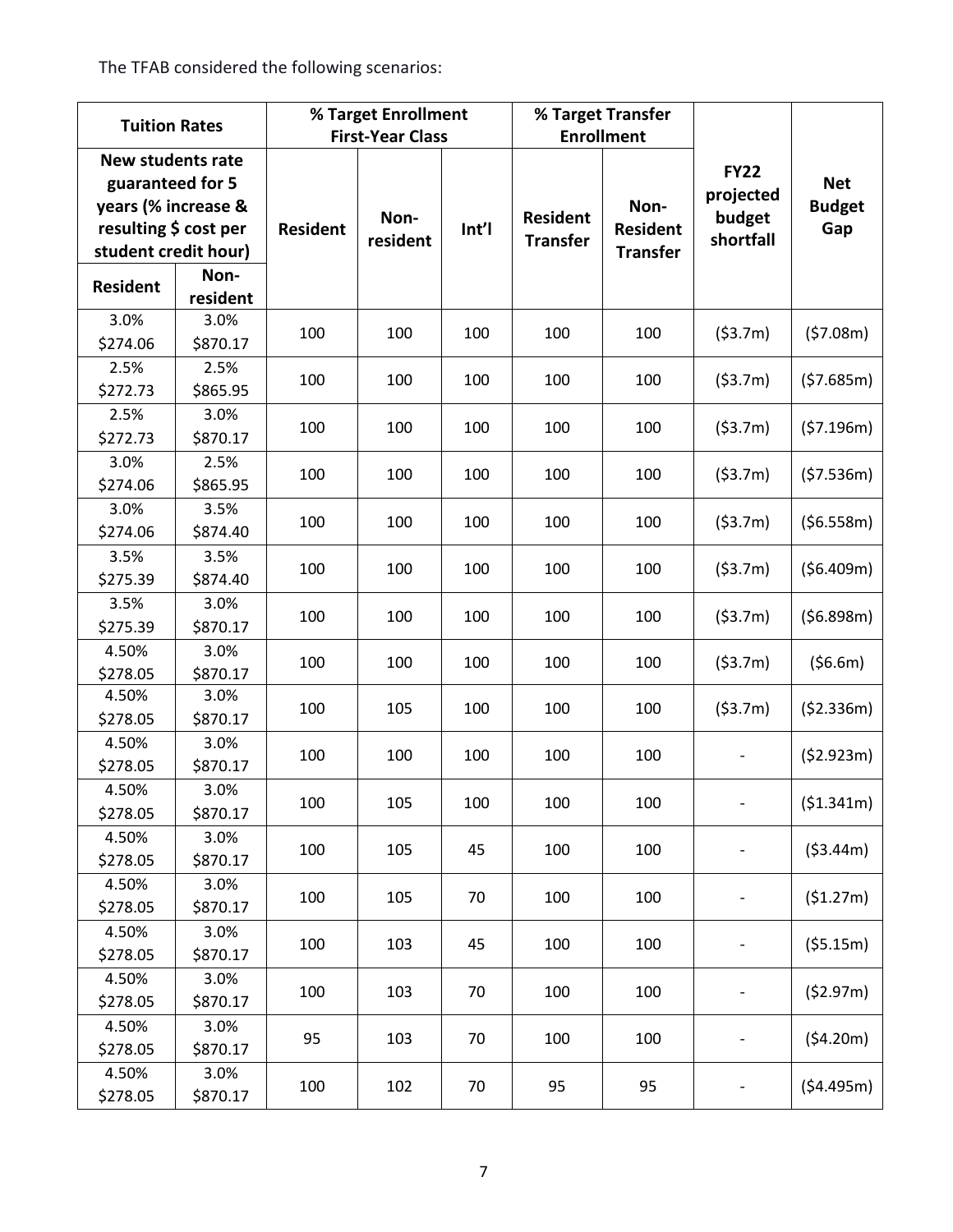| <b>Tuition Rates</b>                                                                                                 |                   |                 | % Target Enrollment<br><b>First-Year Class</b> |       |                                    | % Target Transfer<br><b>Enrollment</b>     |                                                 |                                    |
|----------------------------------------------------------------------------------------------------------------------|-------------------|-----------------|------------------------------------------------|-------|------------------------------------|--------------------------------------------|-------------------------------------------------|------------------------------------|
| <b>New students rate</b><br>guaranteed for 5<br>years (% increase &<br>resulting \$ cost per<br>student credit hour) |                   | <b>Resident</b> | Non-<br>resident                               | Int'l | <b>Resident</b><br><b>Transfer</b> | Non-<br><b>Resident</b><br><b>Transfer</b> | <b>FY22</b><br>projected<br>budget<br>shortfall | <b>Net</b><br><b>Budget</b><br>Gap |
| <b>Resident</b>                                                                                                      | Non-<br>resident  |                 |                                                |       |                                    |                                            |                                                 |                                    |
| 4.50%<br>\$278.05                                                                                                    | 3.0%<br>\$870.17  | 100             | 100                                            | 73    | 100                                | 100                                        |                                                 | (55.27m)                           |
| 4.50%<br>\$278.05                                                                                                    | 3.0%<br>\$870.17  | 100             | 100                                            | 65    | 100                                | 100                                        |                                                 | (55.966m)                          |
| 4.75%<br>\$278.72                                                                                                    | 3.0%<br>\$870.17  | 98              | 103                                            | 65    | 100                                | 100                                        |                                                 | (53.824m)                          |
| 5.0%<br>\$279.38                                                                                                     | 5.0%<br>\$887.07  | 98              | 103                                            | 65    | 100                                | 110                                        |                                                 | (\$1.112m)                         |
| 5.0%<br>\$279.38                                                                                                     | 5.0%<br>\$887.07  | 99              | 103                                            | 45    | 100                                | 110                                        |                                                 | (52.639m)                          |
| 4.75%<br>\$278.72                                                                                                    | 4.75%<br>\$884.96 | 99              | 103                                            | 45    | 100                                | 110                                        |                                                 | (52.953m)                          |
| 4.75%<br>\$278.72                                                                                                    | 4.75%<br>\$884.96 | 99              | 101                                            | 70    | 100                                | 100                                        |                                                 | ( \$3.167m)                        |
| 4.75%<br>\$278.72                                                                                                    | 4.75%<br>\$884.96 | 99              | 100                                            | 70    | 100                                | 100                                        |                                                 | (54.035m)                          |
| 4.75%<br>\$278.72                                                                                                    | 3.0%<br>\$870.17  | 99              | 103                                            | 45    | 100                                | 110                                        |                                                 | (54.639m)                          |
| 4.75%<br>\$278.72                                                                                                    | 3.0%<br>\$870.17  | 99              | 103                                            | 45    | 90                                 | 110                                        |                                                 | (55.302m)                          |
| 4.50%<br>\$278.05                                                                                                    | 3.0%<br>\$870.17  | 100             | 102                                            | 65    | 97                                 | 97                                         |                                                 | (\$4.662m)                         |
| 4.50%<br>\$278.05                                                                                                    | 3.0%<br>\$870.17  | 100             | 104                                            | 65    | 97                                 | 97                                         |                                                 | (52.956m)                          |
| 4.50%<br>\$278.05                                                                                                    | 3.0%<br>\$870.17  | 100             | 104                                            | 50    | 97                                 | 97                                         |                                                 | (54.260m)                          |
| 4.50%<br>\$278.05                                                                                                    | 3.25%<br>\$872.29 | 100             | 102                                            | 65    | 97                                 | 97                                         |                                                 | (54.421m)                          |
| 4.50%<br>\$278.05                                                                                                    | 3.50%<br>\$874.40 | 100             | 102                                            | 65    | 97                                 | 97                                         |                                                 | (54.180m)                          |
| 4.50%<br>\$278.05                                                                                                    | 3.0%<br>\$870.17  | 100             | 102                                            | 65    | 97                                 | 97                                         |                                                 | (54.661m)                          |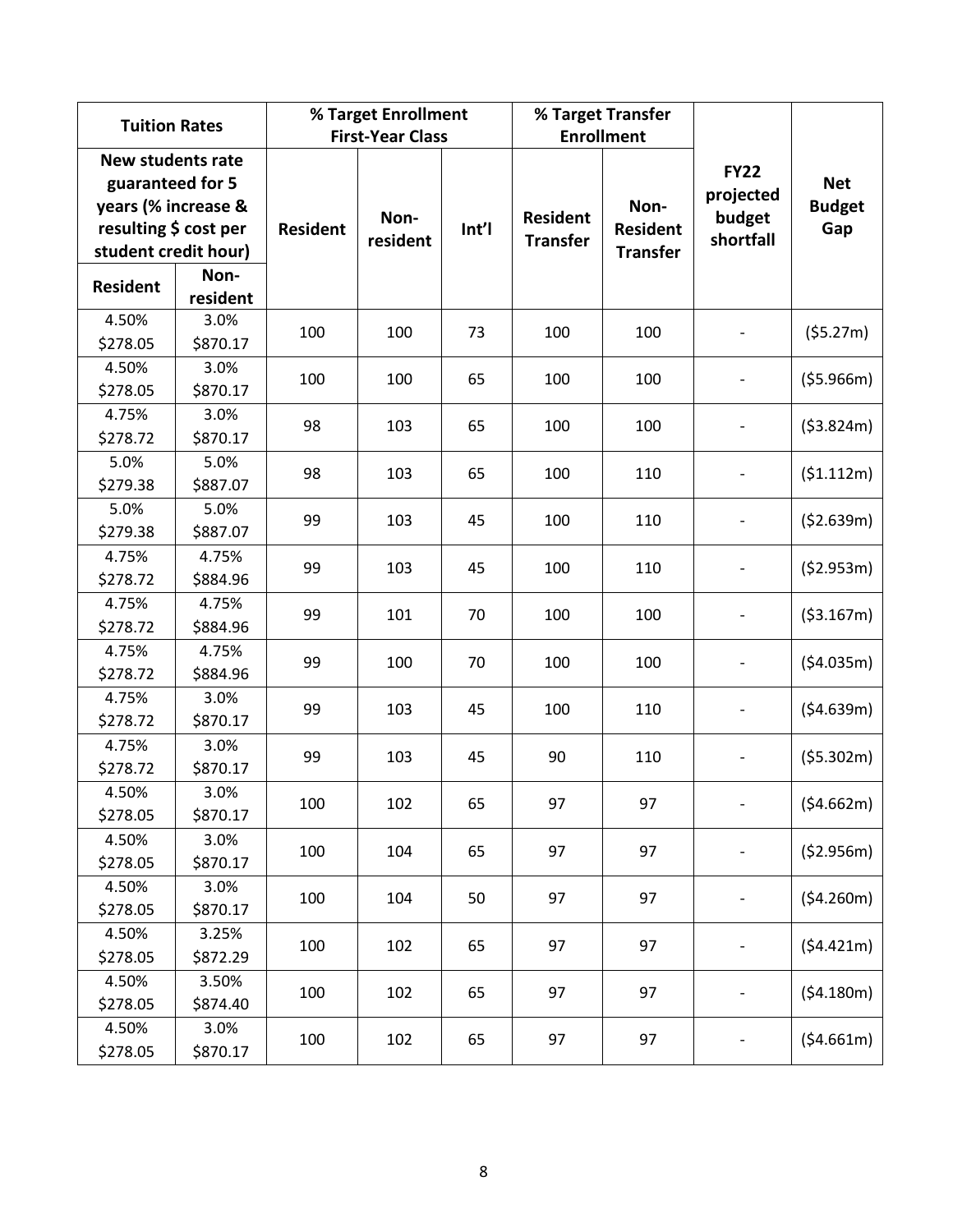# Proposed Tuition Increase for Incoming 2022 Tuition Cohort of Undergraduate Students

The TFAB recommends the following guaranteed tuition rates for the 2022 Tuition Cohort of undergraduate students:

- **Resident tuition**: The TFAB recommends the guaranteed resident rate for the 2022 Tuition Cohort be set at \$278.05 per student credit hour (4.5% above the 2021 Tuition Cohort rate). This tuition rate is guaranteed for five years and will not increase during that time. Annual full-time tuition for new resident undergraduates will be locked at \$12,512.25—for five cohort years.
- **Non-resident tuition**: The TFAB recommends the guaranteed non-resident rate for the 2022 Tuition Cohort be set at \$870.17 per student credit hour (3.0% above the 2021 Tuition Cohort rate). This tuition rate is also guaranteed for five years and will not increase during that time. Annual full-time tuition for new non-resident undergraduates will be \$39,157.65—guaranteed for five cohort years.

# Proposed Graduate Tuition Rates

Deans were asked to provide their recommendations for graduate tuition rates for FY23, based on market rates and pricing relevant to their specific degrees and budget situation. The graduate tuition rates were reviewed and discussed by the TFAB during multiple meetings in winter term. There are over 55 separate tuition rates for UO graduate programs. With the exception of programs in the School of Law (Law hereafter), proposed graduate tuition increases range from 0% to 3.1%. A summary of the proposed tuition rates for the graduate programs is included at the end of this memo (Appendix B). The TFAB held a separate session with the dean of Law to discuss proposed FY23 tuition rates.

# *School of Law*

Law is proposing 5.0% increases for resident and non-resident students in its Juris Doctorate (JD), Master of Laws (LLM), and Conflict and Dispute Resolution Master's programs. During a discussion of the proposals with the TFAB, Dean Burke explained that the increases are needed to maintain program quality, cover rising operational costs, and continue to invest in the success of the students. For example, additional staffing to support student success—first-year workshops, tutoring, and academic and career advising—across all programs. Dean Burke also shared the school's success in lowering its discount rate in recent years, and the number of students currently receiving scholarships. The TFAB members discussed the potential impact that the proposed price increase could have on market competitiveness, as well as the financial challenges the increases would present to existing and incoming law students. The TFAB was generally supportive of the proposed increases by Law.

# *Sports Product Design MS Program*

The Sports Product Design (SPD) MS program located in Portland proposes amending their tuition model to a flat fee structure, with a tuition guarantee. The SPD tuition model was updated in 2018 and the program managers intended it to be set up with a flat fee structure; however, it was instead set up with a tuition plateau between 9-16 credits. The SPD program is currently marketed and communicated to applicants and incoming students as a flat-fee model. SPD is a full-time MS program with a prescribed course load and no part-time students. As there are no part-time students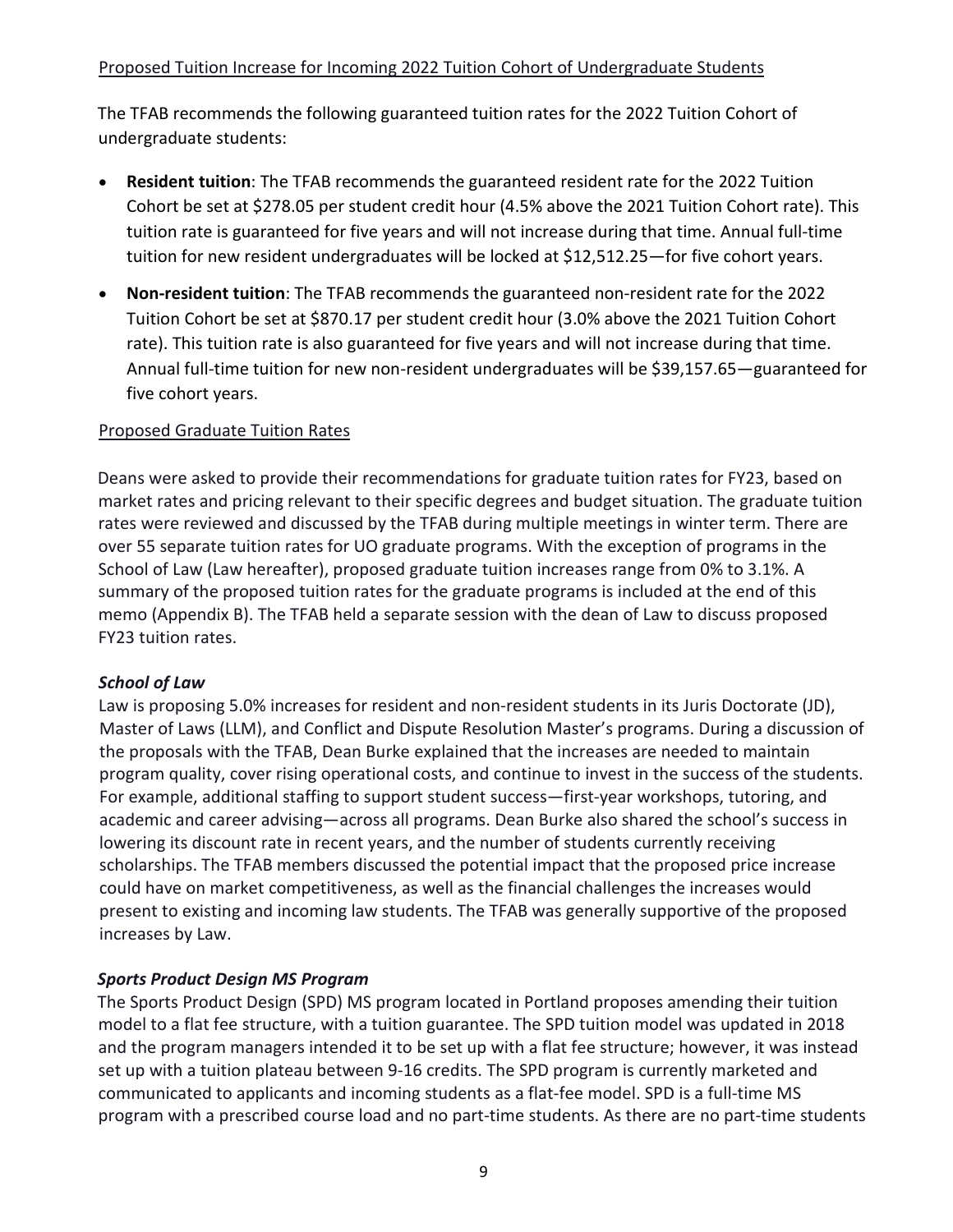in the program and applicants and students already believe the program has a flat fee structure, movement to a flat rate will not result in either a perceived or actual increase for the students.

The TFAB recommends that the graduate and Law recommendations be adopted.

# Fee Increases for Administratively Controlled Mandatory Fees

The TFAB reviewed the proposals for administratively controlled mandatory fees, with the exception of the Incidental Fee, which runs through the ASUO process. Administratively controlled mandatory fees are part of the guaranteed tuition program—the rates that are set for the incoming 2022 Tuition Cohort of undergraduate students will be locked for five years. Fee rates paid by current first-year and second-year students are already locked for five years and will not change.

As a result, the TFAB only needed to consider FY23 rates for the following groups of students:

- incoming cohort of undergraduate students,
- continuing undergraduate students (those who started at the university prior to the summer of 2020), [4](#page-9-0) and
- graduate students.

Each unit proposing increases to administratively controlled mandatory fees presented these increases to the TFAB, giving members the opportunity to ask questions and discuss the proposals. TFAB members were generally supportive of the mandatory fee increases, understanding the intense labor pressures and other cost increases facing all parts of the university. TFAB members expressed support for important investments in health services, technology infrastructure, recreation, and student union services. Members acknowledged the efforts to keep increases as low as possible while continuing to offer high-quality services to continuing and incoming students. Note that the fees for the new, incoming undergraduate students (2022 Tuition Cohort) will be locked for five years under the guaranteed tuition program.

Below is a brief summary of key issues noted about each proposal.

# *Building Fee*: No increase

*Health Service Fee*: The proposed increase is 3.6% for graduate students and undergraduates who started before summer 2020 (\$8.50 per term) and 4.13% for new, incoming undergraduate students (\$9.75 per term). The increase is an attempt to respond to the growing need for health services among students and is reflective of the efforts by University Health Services to manage labor costs and general expenses while working to provide a broad spectrum of services, including mental health services.

<span id="page-9-0"></span><sup>&</sup>lt;sup>4</sup> As part of the guaranteed tuition program for undergraduate students who started prior to the summer of 2020, the annual total increase in administratively controlled mandatory fees was locked in at 3.0% per year. The TFAB, however, reviews how that 3% is allocated each year between fees.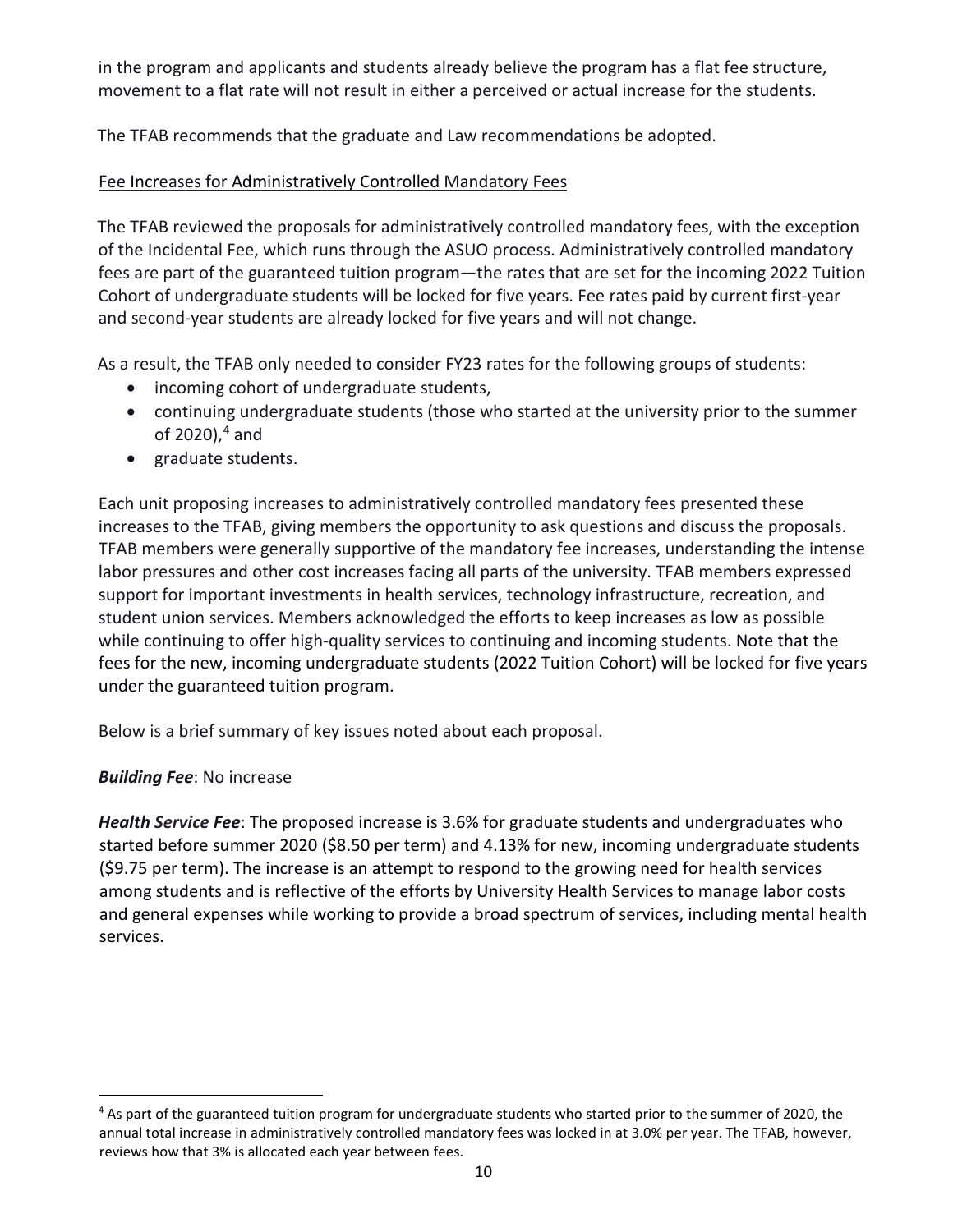*Recreation Center Fee*: The proposed increase varies by student group.

- Incoming undergraduate cohort: 4.14% (\$5.50 per term) this rate will be locked for five years.
- Continuing undergraduates who started before summer 2020: 2.95% (\$3.50 per term)
- Graduate students: 2.89% (\$3.50 per term)

The proposed increases aim to cover cost-of-living allowance (COLA) increases and a planned increase in the minimum wage, which affects the student employee labor force at the Recreation Center. The increases also help to offset the center's lack of revenue from conferences and locker fees resulting from the ongoing pandemic.

# *Student Union Fee*:

Following extensive discussions between the Associated Students of the University of Oregon (ASUO) and the Division of Student Life, an agreement was reached to transition the Erb Memorial Union (EMU) off the Incidental Fee (I-Fee). EMU funding obligations require more of each year's I-Fee increase, which reduces the available funds for other ASUO programs and services. As such, starting in FY23 funding for the EMU previously covered by the I-Fee will be moved to the Student Union Fee.

The guaranteed tuition cohorts of 2020 and 2021 and continuing undergraduates who started before 2020 will see no changes in their locked administratively controlled fees as a result of this transition—revenue will be moved to the appropriate unit by budget transfer after fees are collected.

Current and incoming graduate students and incoming undergraduate students will pay mandatory fees reflecting the new agreement, meaning the Student Union Fee will be higher than last year but will be offset by the lower Incidental Fee. The percentage increase across all mandatory fees is similar to past years. In Appendix A you will find the memo with more details that was provided to the TFAB.

The FY2022 Student Union fee rate has been adjusted for graduate students and new, incoming undergraduate students, to reflect the agreement outlined above. As described, there is no adjustment for undergraduate students who started before summer 2020 or for undergraduates whose fees are already locked as part of the tuition guarantee. After the adjustment, the proposed Student Union increase varies by student group, as follows:

- Incoming undergraduate cohort: 4.06% (\$8.75 per term) this will be locked for five years
- Continuing undergraduates: 3.13% (\$2.50 per term)
- Graduate students: 3.03% (\$6.50 per term)

The proposed increases to the Student Union Fee will help the EMU manage the same wage and labor pressures faced by the rest of the university and the wider labor market. The transition of the EMU from the I-Fee to the Student Union Fee should make it easier for new and existing students to understand the resources being invested in the student union.

*Technology Fee*: The proposed increase to the technology fee is \$1.50 per term, which represents a 2.91% increase for all groups of students. This is only the second increase since 2017 and will be used for crucial investments in cybersecurity tools, mission-critical software, and infrastructure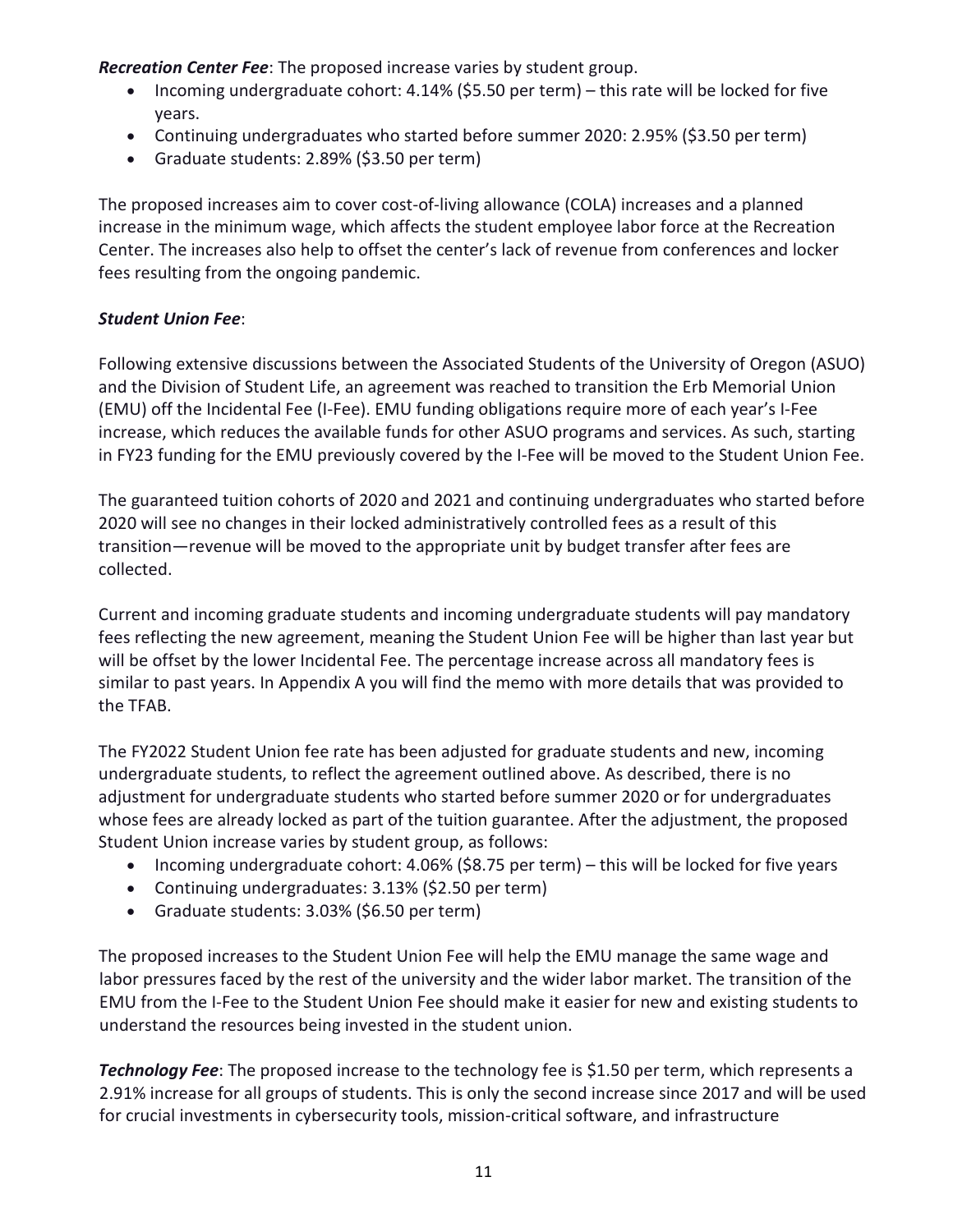replacement as technology ages. The cost of products and services in this area are facing the same inflationary pressures as those in other areas.

**Summary**: Graduate students will see the total of all administratively controlled mandatory fees increase by 3.0% for FY23. Continuing undergraduate students who started prior to summer of 2020 will see the total of all administratively controlled mandatory fees increase by 3.0%. The incoming 2022 Tuition Cohort will have a fee increase of 3.74% compared to the rate of the previous cohort. For the incoming cohort, the fee rate will be locked in for five years as part of the guaranteed tuition program. Current first-year and second-year students will see no increase to administratively controlled mandatory fees.

| Administratively<br><b>Controlled</b><br><b>Mandatory Fees</b> |    | Undergraduate Students Who<br><b>All Graduate Students</b><br><b>Started Before Summer 2020</b> |    |                     |              |               |                 | New, Incoming Undergraduate Students (2022 Cohort)<br><b>Locked Fees</b> |    |                        |    |               |                 |    |                               |    |                     |      |                               |                 |
|----------------------------------------------------------------|----|-------------------------------------------------------------------------------------------------|----|---------------------|--------------|---------------|-----------------|--------------------------------------------------------------------------|----|------------------------|----|---------------|-----------------|----|-------------------------------|----|---------------------|------|-------------------------------|-----------------|
|                                                                |    |                                                                                                 |    |                     |              |               |                 |                                                                          |    |                        |    |               |                 |    | 2021 Tuition<br><b>Cohort</b> |    |                     |      | 2022 Tuition<br><b>Cohort</b> |                 |
|                                                                |    | <b>FY2022</b>                                                                                   |    | <b>Adjusted Fee</b> |              | <b>FY2023</b> | %               |                                                                          |    | <b>FY2022</b>          |    | <b>FY2023</b> | %               |    | <b>FY2022</b>                 |    | <b>Adjusted Fee</b> |      | <b>FY2023</b>                 | %               |
|                                                                |    | Fee                                                                                             |    | Rate FY2022         |              | Fee           | <b>Increase</b> |                                                                          |    | Fee                    |    | Fee           | <b>Increase</b> |    | Fee                           |    | Rate FY2022         |      | Fee                           | <b>Increase</b> |
| <b>Building Fee</b>                                            | Ŝ. | 45.00                                                                                           |    |                     | - \$         | 45.00         |                 | 0.00%                                                                    | Ŝ. | 45.00 <sub>5</sub>     |    | 45.00         | $0.00\%$ \$     |    | 45.00                         |    |                     | - \$ | 45.00                         | 0.00%           |
| <b>Health Service Fee</b>                                      | S. | 236.25                                                                                          |    |                     | $-S$         | 244.75        |                 | 3.60%                                                                    | Ś. | 236.25                 | S. | 244.75        | 3.60%           | S. | 236.25                        |    |                     | - \$ | 246.00                        | 4.13%           |
| <b>Rec Center Fee</b>                                          | S. | 121.25                                                                                          |    |                     | $-S$         | 124.75        |                 | 2.89%                                                                    | Š. | $118.50 \quad S$       |    | 122.00        | 2.95%           | S. | 133.00                        |    |                     | - \$ | 138.50                        | 4.14%           |
| <b>Student Union Fee</b>                                       | S. | 80.00                                                                                           | Ŝ. | 214.00              | -S           | 220.50        |                 | 3.03%                                                                    | Ŝ. | 80.00 <sup>5</sup>     |    | 82.50         | $3.13\%$ \$     |    | $81.75$ \$                    |    | $215.75$ \$         |      | 224.50                        | 4.06%           |
| <b>Tech Fee</b>                                                | Ŝ. | 51.50                                                                                           |    | $\blacksquare$      | S.           | 53.00         |                 | 2.91%                                                                    | Ś. | $51.50 \quad \text{S}$ |    | 53.00         | 2.91%           | S. | 51.50                         |    | $\sim 100$          | -Ś   | 53.00                         | 2.91%           |
| <b>Total ACMF</b>                                              | S. | 534.00                                                                                          | -Ś | 668.00              | Ŝ            | 688.00        |                 | 2.99%                                                                    |    | $5\quad 531.25\quad 5$ |    | 547.25        | 3.01%           | Ŝ  | 547.50 \$                     |    | 681.50 \$           |      | 707.00                        | 3.74%           |
|                                                                |    |                                                                                                 |    |                     |              |               |                 |                                                                          |    |                        |    |               |                 |    |                               |    |                     |      |                               |                 |
| <b>Incidental Fee</b>                                          | Ŝ. | 268.25                                                                                          | Ŝ. | 134.25              | Ŝ            | 138.25        |                 | 2.98%                                                                    | Ś. | $268.25$ \$            |    | 272.25        | 1.49%           | Ŝ. | 268.25                        | Ŝ. | $134.25$ \$         |      | 138.25                        | 2.98%           |
|                                                                |    |                                                                                                 |    |                     |              |               |                 |                                                                          |    |                        |    |               |                 |    |                               |    |                     |      |                               |                 |
| <b>All Mandatory Fees</b>                                      | Ŝ. | 802.25                                                                                          | Ŝ  | 802.25              | <sub>S</sub> | 826.25        |                 | 2.99%                                                                    | Ś. | 799.50 \$              |    | 819.50        | $2.50\%$ \$     |    | 815.75                        | -Ś | $815.75$ \$         |      | 845.25                        | 3.62%           |

The following is a summary of proposed rates for existing mandatory fees for FY2023:

*Incidental Fee:* The Incidental Fee (I-Fee) proposal is developed by the ASUO and does not run through the TFAB review process.<sup>[5](#page-11-0)</sup>

#### Matriculation Fee

The matriculation fee paid by all new students is traditionally increased at the same rate as the increase to undergraduate resident tuition. We are recommending that the institution continue this practice in FY23. Students only pay the matriculation fee once, in their first term.

# Clark Honors College Differential Tuition

As with the matriculation fee, the differential tuition paid by Clark Honors College students is traditionally increased at the same rate as the increase to undergraduate resident tuition. For the 2022 Tuition Cohort, the Clark Honors College is instead recommending a 0.5% increase from the 2021 cohort rate. This would result in a tuition charge of \$1,007.58 per term for new, incoming students. As the Honors College differential tuition is part of the guaranteed tuition program, the rate charged to the entering cohort of students will be locked for five years.

<span id="page-11-0"></span><sup>&</sup>lt;sup>5</sup> The language in the ASUO recommendation was for a 3% or \$4.00 increase. The numbers reflect a 2.98% increase; the difference is accounted for in rounding.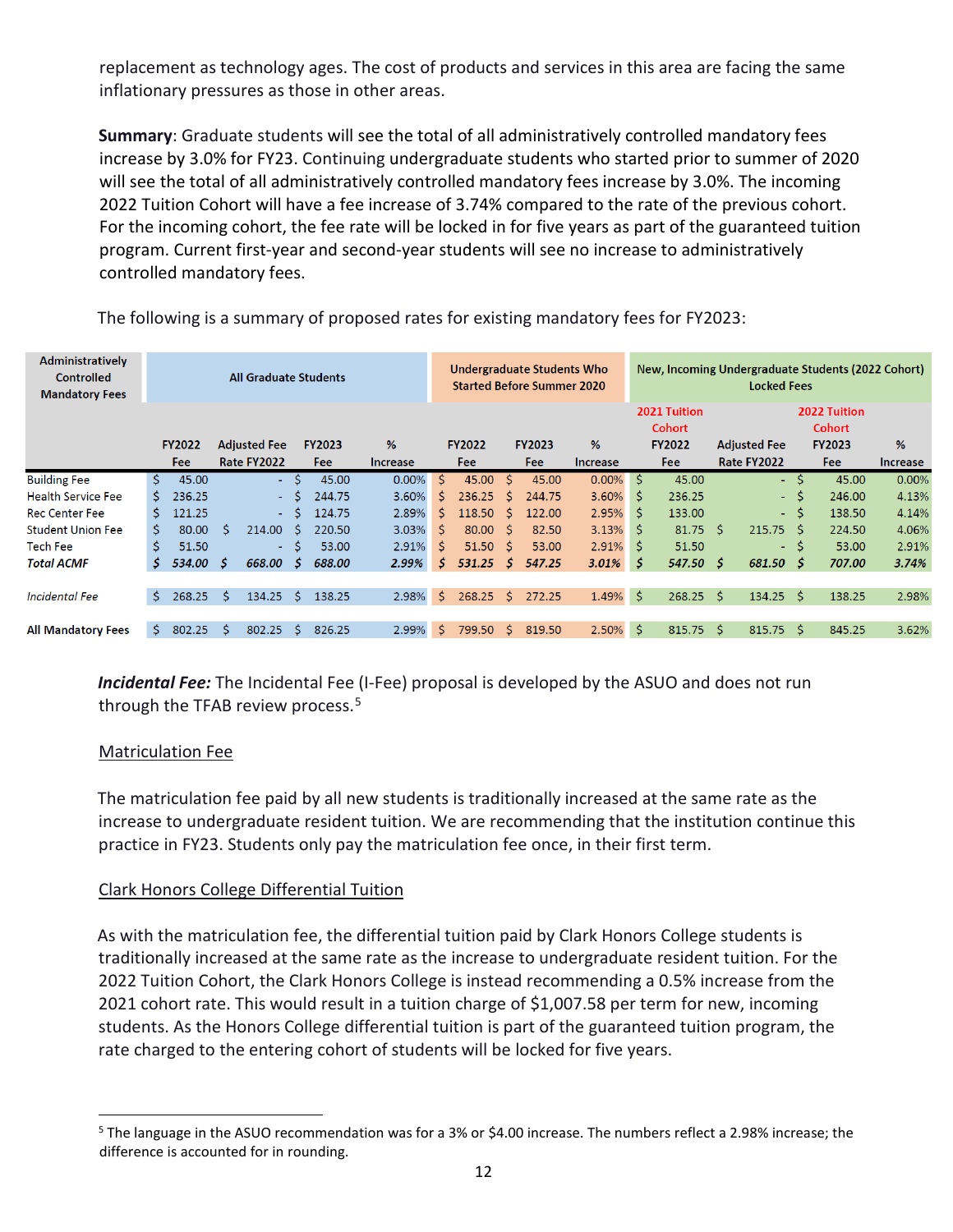#### Other Costs of Education Reviewed

The TFAB reviewed major changes to proposed course fees and other fees (e.g., orientation fees), as well as projections on housing costs for FY23. The group discussed some specific course fees where questions arose; this feedback will be incorporated into the Special Fees, Fines, and Penalties process for consideration.

University Housing presented to the TFAB the proposed room and board rates, including a summary of percentage increases, for FY23. Housing rate increases vary by room type and meal plan, but the overall average increase is about 4.0%. This is slightly higher than last year's increase of 3.5% but still keeps UO housing costs one of the lowest in the Pac-12. The TFAB discussed the current labor shortages in UO Housing, recent contract negotiations that increased minimum wages and included cost-of-living allowance increases, and the potential long-term impact of increasing labor costs overall. TFAB members discussed the housing proposal and were generally supportive, particularly considering the efforts being made to address student food insecurity issues with affordable Housing and Dining packages and efforts to keep housing rates as affordable as possible.

#### Tuition and Fee Policy Book

Delays in the finalization of the Tuition and Fee Policy Book mean that the TFAB did not have the opportunity to review proposed changes to the policy book during scheduled winter meetings. TFAB members will be given the opportunity to provide suggested edits and comments on a proposed updated draft of the Tuition and Fee Policy Book later in February.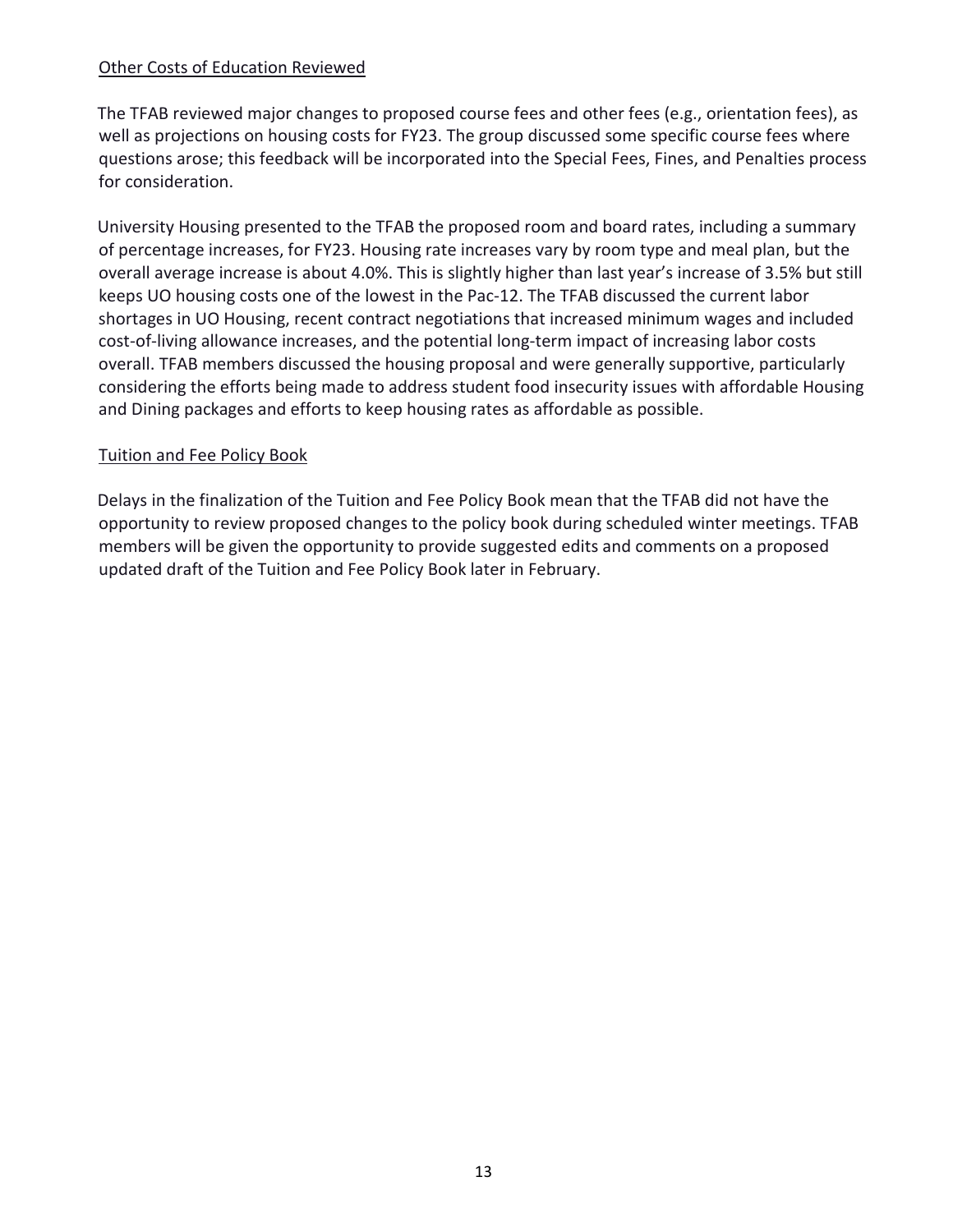# **Updated Fee Request to TFAB**

#### **Impact of transition of EMU budget from the Incidental Fee to the Student Union Fee**

After extensive discussions, Vice President for Student Life Kevin Marbury and ASUO President Isaiah Boyd reached an agreement to transition the Erb Memorial Union (EMU) off the Incidental Fee (I-Fee). This change will reduce the Incidental Fee and increase the Student Union Fee by an amount per student per term needed to offset the EMU's current Incidental Fee allocation. President Schill, who must approve the change, has indicated he is in support of the change and asked us to proceed.

This change is necessary due to the fact that EMU funding obligations are requiring more and more of each year's Incidental Fee increase go to the EMU, which dramatically reduces available funds for other ASUO programs and services. By moving the EMU to the Student Union Fee, a more moderate increase in the I-Fee nets more money for ASUO programs and services.

By way of example, the current Incidental Fee is \$268.25. In order to meet reserve, overhead and current service level (CSL) obligations, the ASUO must raise the Incidental Fee by 3.5% and after the EMU is funded, a 3.5% increase leaves only \$32,593 to allocate for the rest of the ASUO budget. On the other hand, if the EMU were not being funded by the Incidental Fee, that same 3.5% increase would generate \$301,664 to allocate on programs and services.

The current model requires the ASUO to raise the I-Fee higher and higher in order to cover both the EMU and have enough money left for other programs and services. The chart below shows that by moving the EMU to the Student Union Fee, a more moderate increase in the I-Fee nets more money.

|                               | I-Fee %  | Amount generated | \$ available to allocate |
|-------------------------------|----------|------------------|--------------------------|
| With EMU on Incidental Fee    | Increase | by raising I-Fee | beyond the EMU           |
| \$452,911 (EMU Dec Request)   | 5.0%     | \$861,096        | \$273,872                |
|                               | 4.0%     | \$688,877        | \$113,019                |
|                               | 3.5%     | \$602,767        | \$32,593                 |
|                               | 3.0%     | \$516,658        | $-547,834$               |
|                               | I-Fee %  | Amount generated | \$ available to allocate |
| Without EMU on Incidental Fee | Increase | by raising I-Fee | beyond the EMU           |
|                               | 5.0%     | \$430,949        | \$430,949                |
|                               | 4.0%     | \$344,759        | \$344,759                |
|                               | 3.5%     | \$301,664        | \$301,664                |
|                               | 3.0%     | \$258,570        | \$258,570                |

This change will be implemented beginning with the 22-23 academic year as follows:

#### **Guaranteed Tuition Undergraduate Cohort 2020 (FY21) and 2021 (FY22)**

As the name suggests, we will not change the Administratively Controlled Mandatory Fees (ACMF) established and previously approved for the first two Guaranteed Tuition cohorts. However, in order to correctly fund both the EMU and ASUO budgets, we will make a funding adjustment after the fees have been collected in BANNER by moving some funds collected under the Incidental Fee to the EMU while the rest go to the ASUO.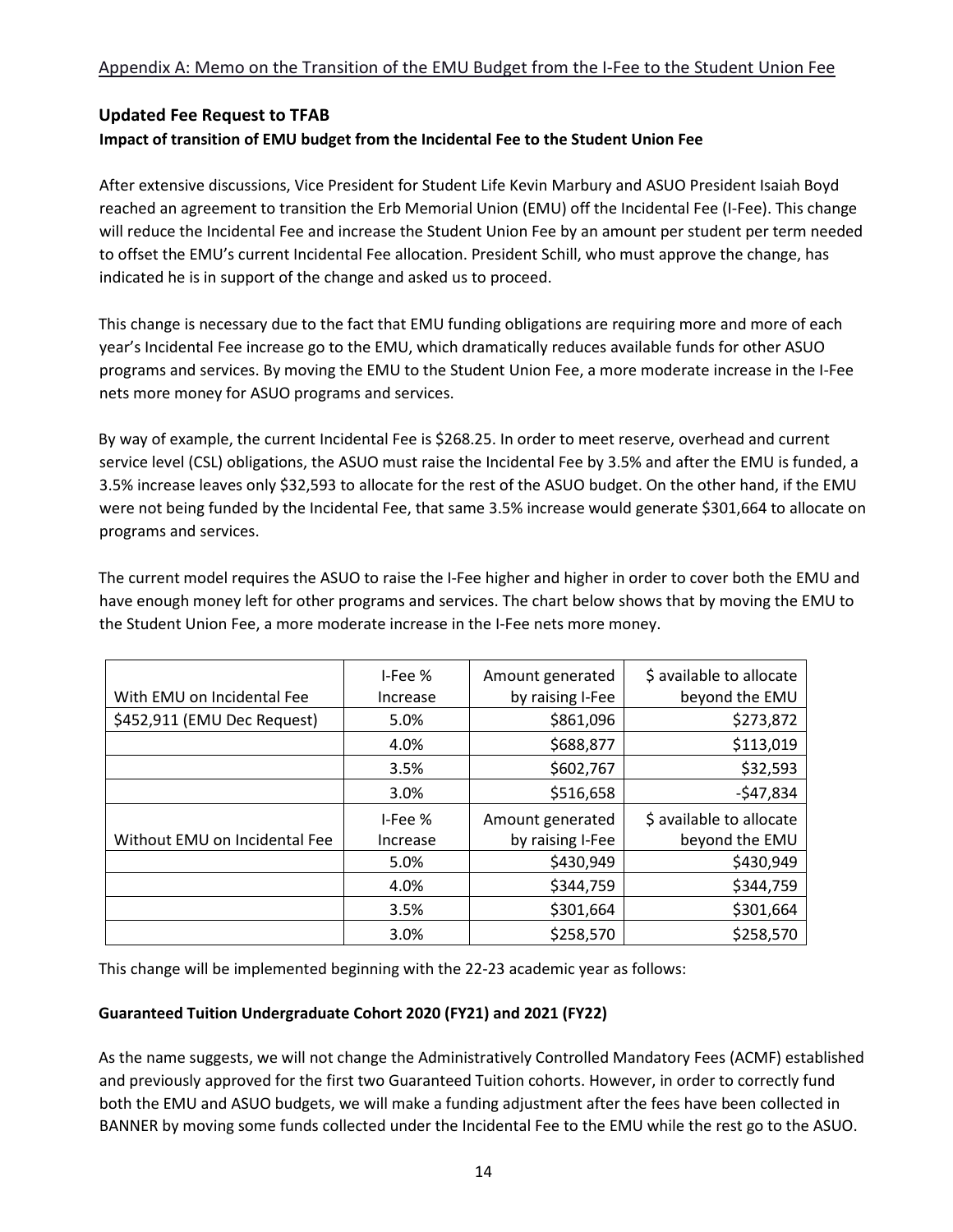The per-student-per-term amount of the current Incidental Fee that supports the EMU budget is \$134. That amount will be locked in for both cohorts. The Incidental Fee has and can be increased going forward, as it is not part of the guaranteed tuition program. For budgeting and calculation purposes, the current Incidental Fee of \$268.25 will be reduced by \$134.00 to \$134.25 to reflect the post-transition starting point. Once the ASUO decides on its fee recommendation for next year, the *ASUO portion* of Incidental Fee will increase accordingly. Again, the students in these two cohorts will not see any change on the administratively controlled fees; we will move the revenue to the appropriate unit once fees are collected through a budget transfer in BANNER.

The chart below shows this in more detail. Future amounts in the tables are a projection, for illustration purposes. Projections in the charts below assume a 3% annual increase for the I-Fee. The exact increase will be determined each year through ASUO budgeting process.

| <b>Fall 2020 Cohort (FY21)</b> |        |        |    |        |    |        |        |        |        |        |
|--------------------------------|--------|--------|----|--------|----|--------|--------|--------|--------|--------|
| Fee                            | FY2021 |        |    | FY2022 |    | FY2023 | FY2024 |        | FY2025 |        |
| <b>Building</b>                | \$     | 45.00  | \$ | 45.00  | \$ | 45.00  | \$     | 45.00  | \$     | 45.00  |
| <b>Health Service</b>          | \$     | 233.25 | \$ | 233.25 | \$ | 233.25 | \$     | 233.25 | \$     | 233.25 |
| <b>Rec Center</b>              | \$     | 120.88 | \$ | 120.88 | \$ | 120.88 | \$     | 120.88 | \$     | 120.88 |
| <b>Student Union</b>           | \$     | 78.54  | \$ | 78.54  | \$ | 78.54  | \$     | 78.54  | \$     | 78.54  |
| Technology                     | \$     | 50.00  | \$ | 50.00  | \$ | 50.00  | \$     | 50.00  | \$     | 50.00  |
| <b>Total ACMF</b>              | \$     | 527.67 | \$ | 527.67 | \$ | 527.67 | \$     | 527.67 | \$     | 527.67 |
|                                |        |        |    |        |    |        |        |        |        |        |
| <b>Incidental Fee</b>          | \$     | 271.75 | \$ | 268.25 | \$ | 272.25 | \$     | 276.40 | \$     | 280.67 |
|                                |        |        |    |        |    |        |        |        |        |        |
| Locked I-Fee Amount in for EMU |        |        | \$ | 134.00 | \$ | 134.00 | \$     | 134.00 | \$     | 134.00 |
| Annual I-Fee Amount (goes up)  |        |        |    | 134.25 | \$ | 138.25 | \$     | 142.40 | \$     | 146.67 |
|                                |        |        |    |        |    |        |        |        |        |        |
| <b>Total All Fees</b>          | \$     | 799.42 | \$ | 795.92 | \$ | 799.92 | \$     | 804.07 | \$     | 808.34 |

| Fall 2021 Cohort (FY22) |        |        |    |        |    |        |    |        |    |        |  |
|-------------------------|--------|--------|----|--------|----|--------|----|--------|----|--------|--|
| Fee                     | FY2022 |        |    | FY2023 |    | FY2024 |    | FY2025 |    | FY2026 |  |
| <b>Building</b>         | \$     | 45.00  | \$ | 45.00  | \$ | 45.00  | \$ | 45.00  | \$ | 45.00  |  |
| <b>Health Service</b>   | \$     | 236.25 | \$ | 236.25 | \$ | 236.25 | \$ | 236.25 | \$ | 236.25 |  |
| <b>Rec Center</b>       | \$     | 133.00 | \$ | 133.00 | \$ | 133.00 | \$ | 133.00 | \$ | 133.00 |  |
| <b>Student Union</b>    | \$     | 81.75  | \$ | 81.75  | \$ | 81.75  | \$ | 81.75  | \$ | 81.75  |  |
| Technology              | \$     | 51.50  | \$ | 51.50  | \$ | 51.50  | \$ | 51.50  | \$ | 51.50  |  |
| <b>Total ACMF</b>       | \$     | 547.50 | \$ | 547.50 | \$ | 547.50 | \$ | 547.50 | \$ | 547.50 |  |
|                         |        |        |    |        |    |        |    |        |    |        |  |
| Incidental Fee          | \$     | 268.25 | \$ | 272.25 | \$ | 276.40 | \$ | 280.67 | \$ | 285.07 |  |
|                         |        |        |    |        |    |        |    |        |    |        |  |
| Locked I-Fee            | \$     | 134.00 | \$ | 134.00 | \$ | 134.00 | \$ | 134.00 | \$ | 134.00 |  |
| Annual I-Fee            | \$     | 134.25 | \$ | 138.25 | \$ | 142.40 | \$ | 146.67 | \$ | 151.07 |  |
|                         |        |        |    |        |    |        |    |        |    |        |  |
| <b>Total All Fees</b>   | \$     | 815.75 | \$ | 819.75 | \$ | 823.90 | \$ | 828.17 | \$ | 832.57 |  |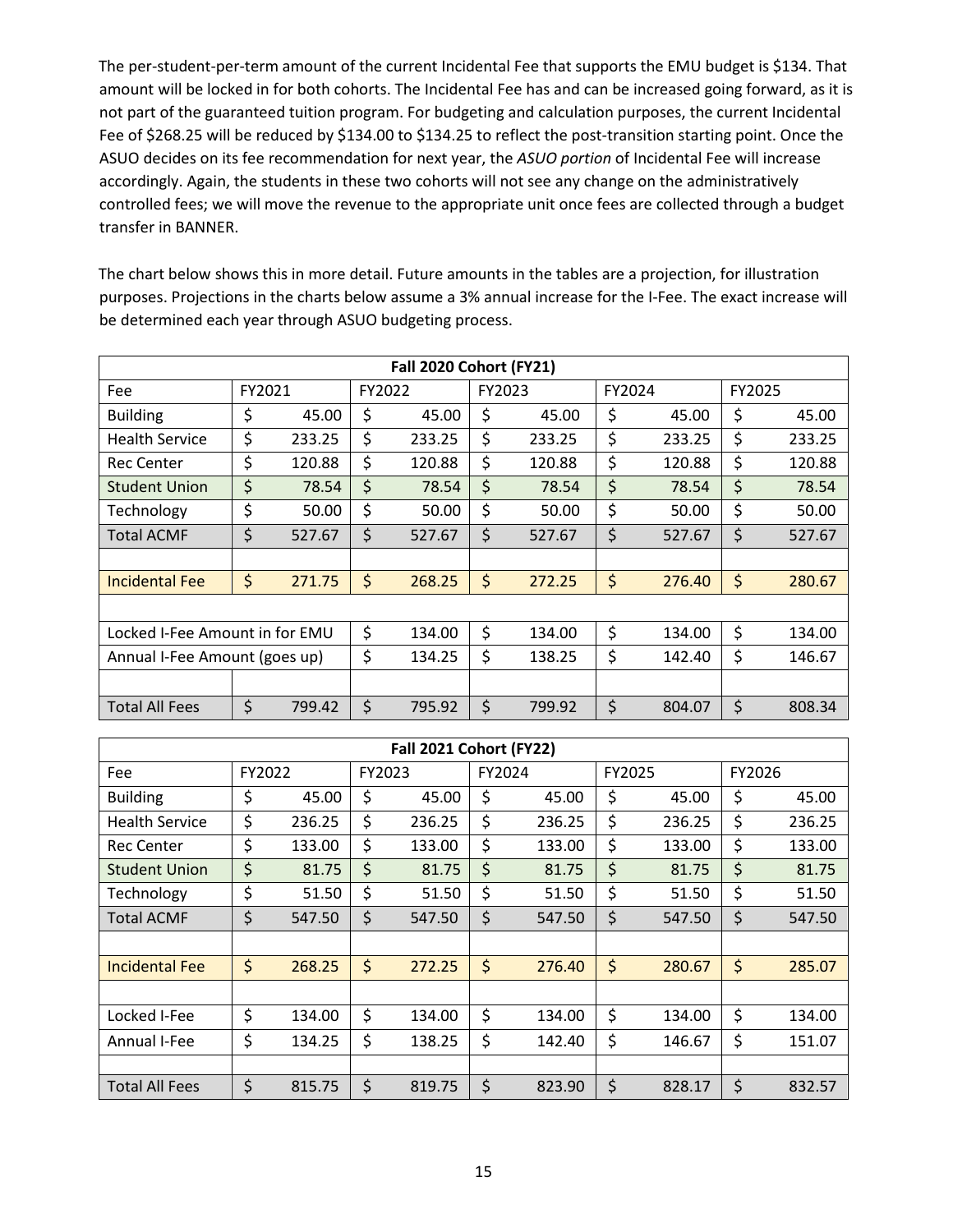#### **Undergraduate Students Who Started Before 2020**

Continuing undergraduates who started at the UO before 2020 also have a guarantee. They were promised Administratively Controlled Mandatory Fees would not increase more than 3% a year. This agreement will also stay in place. The same methodology (splitting the I-Fee into two parts, one locked in (EMU portion) and one that could increase (Incidental Fee portion). As we noted above, the students in this group will not see any change on the Administratively Controlled Mandatory Fees; we will move the associated revenue to the appropriate unit once fees are collected through a budget transfer in BANNER. The chart below shows this in more detail. Projections in the charts below assume a 3% annual increase for the I-Fee. Exact increase will be determined each year through ASUO budgeting process.

|                           | <b>FY2022</b> | <b>FY2023</b> | % Increase      |
|---------------------------|---------------|---------------|-----------------|
| <b>Fee</b>                | Rates         | Rates         | over Prior Year |
| <b>Building</b>           | \$<br>45.00   | \$<br>45.00   | $0.00\%$        |
| <b>Health Service</b>     | \$<br>236.25  | \$<br>244.75  | 3.60%           |
| <b>Rec Center</b>         | \$<br>118.50  | \$<br>122.00  | 2.95%           |
| <b>Student Union</b>      | \$<br>80.00   | \$<br>82.50   | 3.13%           |
| Technology                | \$<br>51.50   | \$<br>53.00   | 2.91%           |
| <b>Total AMCF</b>         | \$<br>531.25  | \$<br>547.25  | 3.01%           |
|                           |               |               |                 |
| <b>Incidental Fee</b>     | \$<br>268.25  | \$<br>272.25  | 1.49%           |
|                           |               |               |                 |
| Locked I-Fee              | \$<br>134.00  | \$<br>134.00  | 0.00%           |
| Annual I-Fee              | \$<br>134.25  | \$<br>138.25  | 2.98%           |
|                           |               |               |                 |
| <b>All Mandatory Fees</b> | \$<br>799.50  | \$<br>819.50  | 2.50%           |

#### **Graduate Students**

Current and incoming graduate students will pay Mandatory Fees that reflect this transition. The Student Union Fee will be higher than last year but offset by the lower Incidental Fee (new students may not notice this). Once we reset the two fees to the transition rate (the current Student Union Fee plus \$134 and current Incidental Fee minus \$134) we then applied a 3.03% increase to the Student Union Fee for graduate students. This is 0.1% lower than the percentage previously presented by Kevin Marbury to TFAB (3.13%). While the shifting of fees results in a sizable percentage increase on the Student Union Fee and the Administratively Controlled Mandatory Fees, the percentage increase across all Mandatory Fees is similar to past years. Projections in the chart below assume a 3% annual increase for the I-Fee. The exact increase will be determined each year through ASUO budgeting process.

|                                                                                        | <b>FY2022</b> | Adj Fee     | <b>FY2023</b>          | % Increase      |
|----------------------------------------------------------------------------------------|---------------|-------------|------------------------|-----------------|
| Fee                                                                                    | Rates         | Rates       | <b>Projected Rates</b> | over Prior Year |
| <b>Building</b>                                                                        | 45.00         | \$<br>0.00  | 45.00                  | 0.00%           |
| <b>Health Service</b>                                                                  | 236.25        | 0.00<br>\$  | 244.75                 | 3.60%           |
| <b>Rec Center</b>                                                                      | 121.25        | 0.00<br>\$  | 124.75                 | 2.89%           |
| <b>Student Union</b>                                                                   | 80.00<br>\$   | 214.00<br>Ś | 220.50                 | $3.03\%$ *      |
| Technology                                                                             | \$<br>51.50   | Ś<br>0.00   | 53.00                  | 2.91%           |
| <b>Total ACMF</b>                                                                      | 534.00        | 668.00<br>S | 688.00                 | 2.99%           |
| $*$ Transition rate calculation increase from $\zeta$ 00 to $\zeta$ 000 EQ is 175 600/ |               |             |                        |                 |

*\* Transition rate calculation increase from \$80 to \$220.50 is 175.63%*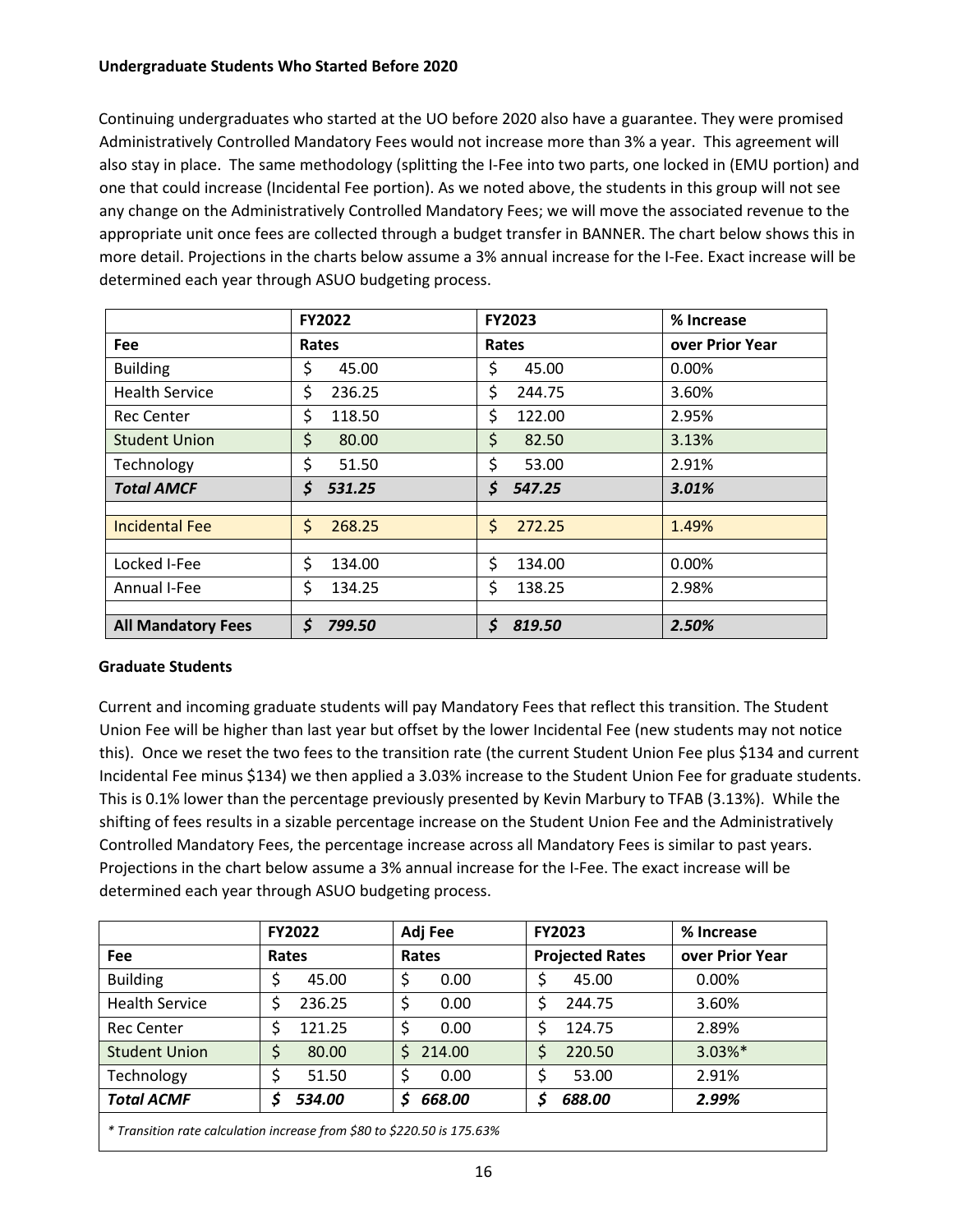| (cont. from above)                                                          | <b>FY2022</b> | Adj Fee     | <b>FY2023</b> | % Increase      |  |  |  |  |  |  |
|-----------------------------------------------------------------------------|---------------|-------------|---------------|-----------------|--|--|--|--|--|--|
| Fee                                                                         | Rates         | Rates       | Rates         | over Prior Year |  |  |  |  |  |  |
| <b>Incidental Fee</b>                                                       | 268.25<br>Ş   | Ś<br>134.25 | 138.25        | $2.98%$ **      |  |  |  |  |  |  |
| **Transition rate calculation increase from \$268.25 to \$134.25 is -48.46% |               |             |               |                 |  |  |  |  |  |  |
| <b>All Mandatory Fees</b>                                                   | 802.25<br>S   |             | 826.25<br>S   | 3.00%           |  |  |  |  |  |  |
|                                                                             |               |             |               |                 |  |  |  |  |  |  |
| Total ACMF (before adjustment)                                              |               | 534.00      | \$<br>550.00  | 3.00%           |  |  |  |  |  |  |
| Total ACMF (after adjustment)                                               |               | 534.00      | \$<br>688.00  | 28.84%          |  |  |  |  |  |  |

#### **Incoming Guaranteed Tuition Undergraduate Cohort 22 (FY23)**

Incoming undergraduate students will also pay Mandatory Fees that reflect this transition. Again, the Student Union Fee will be higher than last year but offset by the lower Incidental Fee (new students may not notice this). Once we reset the two fees to the transition rate (the current Student Union Fee plus \$134 and current Incidental Fee minus \$134) we then applied a 4.06% increase to the new cohort. This is 0.53% lower than the percentage increase previously presented by Kevin Marbury to TFAB (4.59%). While the shifting of fees results in a sizable percentage increase on the Student Union Fee and the Administratively Controlled Mandatory Fees, the percentage increase across all Mandatory Fees is similar to past years. The chart below shows this in more detail.

|                                                                                                                                 | 2021 Tuition<br>Cohort (FY22) |        | Adj Fee |        | 2022 Tuition<br>Cohort (FY23) | % Increase      |  |
|---------------------------------------------------------------------------------------------------------------------------------|-------------------------------|--------|---------|--------|-------------------------------|-----------------|--|
|                                                                                                                                 |                               | Rates  |         | Rates  | Rates                         | over Prior Year |  |
| <b>Building</b>                                                                                                                 | \$                            | 45.00  | \$      | 0.00   | \$<br>45.00                   | $0.00\%$        |  |
| <b>Health Service</b>                                                                                                           | \$                            | 236.25 | \$      | 0.00   | \$<br>246.00                  | 4.13%           |  |
| <b>Rec Center</b>                                                                                                               | \$                            | 133.00 | \$      | 0.00   | \$<br>138.50                  | 4.14%           |  |
| <b>Student Union</b>                                                                                                            | \$                            | 81.75  | \$      | 215.75 | \$<br>224.50                  | 4.06%           |  |
| Technology                                                                                                                      | \$                            | 51.50  | \$      | 0.00   | \$<br>53.00                   | 2.91%           |  |
| <b>Total ACMF</b>                                                                                                               | \$                            | 547.50 | \$      | 681.50 | \$<br>707.00                  | 3.74%           |  |
|                                                                                                                                 |                               |        |         |        |                               |                 |  |
| <b>Incidental Fee</b>                                                                                                           | \$                            | 268.25 | \$      | 134.25 | \$<br>138.25                  | 2.98%           |  |
|                                                                                                                                 |                               |        |         |        |                               |                 |  |
| <b>All Mandatory Fees</b>                                                                                                       | \$                            | 815.75 |         |        | \$<br>845.25                  | $3.62%$ *       |  |
| *If the Incidental Fee recommendation is higher than 3%, the total Mandatory Fee percentage increase will be higher.            |                               |        |         |        |                               |                 |  |
| $\tau$ , it can if $\tau$ is a contract in the case of $\tau$<br>$\overline{A}$<br>$\sim$ $\sim$ $\sim$<br>$\sim$ $\sim$ $\sim$ |                               |        |         |        |                               |                 |  |

| The includental red recommendation is inquired than 3%, the total mandatory red percentage increase will be inquer. |  |        |  |        |        |
|---------------------------------------------------------------------------------------------------------------------|--|--------|--|--------|--------|
| Total ACMF (before adjustment)                                                                                      |  | 547.50 |  | 568.00 | 3.74%  |
| Total ACMF (after adjustment)                                                                                       |  | 547.50 |  | 707.00 | 29.13% |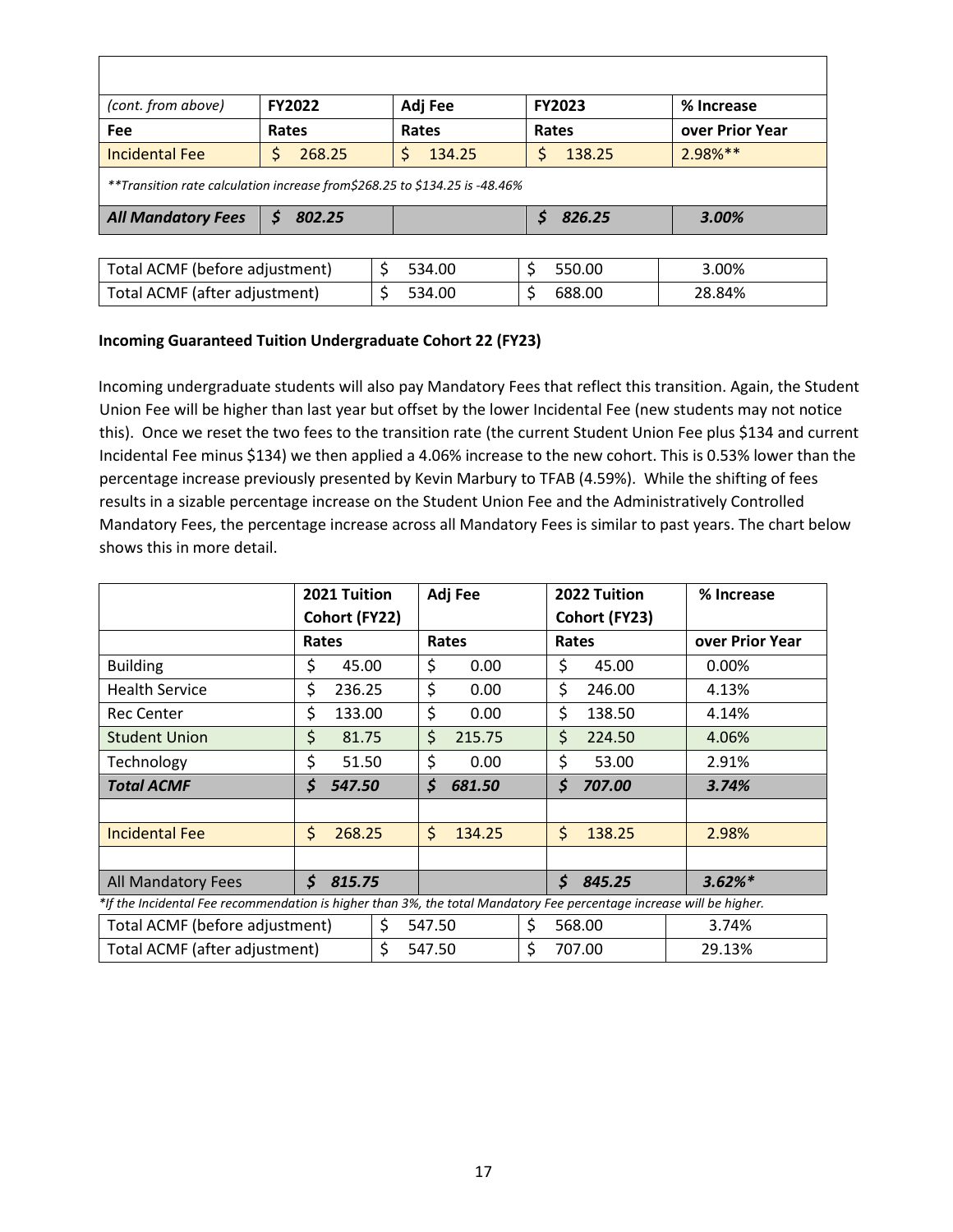Nonresident

Nonresident

Art

**Historic Preservation** Resident

#### 2022-23 ACADEMIC YEAR TUITION AND FEE INCREASES **ACADEMIC YEAR** 2021-22 2022-23 **Tuition Pct Tuition Tuition Increase GRADUATE** (annual tuition and fees at the plateau rate) **COLLEGE OF DESIGN** Architecture & Interior Architecture Resident 23,847.00 0.7% 23,685.00 34,848.00 34,551.00 0.9% Nonresident Landscape Architecture Resident 19,086.00 19,248.00 0.8%

30,849.00

18,099.00

29,850.00

1.0%

0.9%

1.0%

| <b>Resident</b>                                | 17,403.00 | 17,403.00 | 0.0% |
|------------------------------------------------|-----------|-----------|------|
| Nonresident                                    | 19,023.00 | 19,023.00 | 0.0% |
| Sports Product Design <sup>1</sup>             |           |           |      |
| <b>Resident</b>                                | 35,313.00 | 35,313.00 | 0.0% |
| <b>Nonresident</b>                             | 35,313.00 | 35,313.00 | 0.0% |
| Planning, Public Policy, & Management          |           |           |      |
| <b>Resident</b>                                | 18,561.00 | 19,047.00 | 2.6% |
| Nonresident                                    | 29,337.00 | 30,120.00 | 2.7% |
| <b>History of Art and Architecture</b>         |           |           |      |
| <b>Resident</b>                                | 17,346.00 | 17,346.00 | 0.0% |
| Nonresident                                    | 27,417.00 | 27,417.00 | 0.0% |
|                                                |           |           |      |
| <b>COLLEGE OF ARTS AND SCIENCES</b>            |           |           |      |
| MA/Phd                                         |           |           |      |
| Resident                                       | 15,714.00 | 16,011.00 | 1.9% |
| Nonresident                                    | 28,161.00 | 28,971.00 | 2.9% |
| CAS Electrochemistry Masters Internship (EMIP) |           |           |      |
| Resident                                       | 15,525.00 | 15,984.00 | 3.0% |
| <b>Nonresident</b>                             | 15,525.00 | 15,984.00 | 3.0% |
| CAS Psychology Online                          |           |           |      |
| <b>Resident</b>                                | 14,958.00 | 15,363.00 | 2.7% |
| Nonresident                                    | 14,958.00 | 15,363.00 | 2.7% |
| <b>COLLEGE OF EDUCATION</b>                    |           |           |      |
| Base                                           |           |           |      |
| <b>Resident</b>                                | 19,107.00 | 19,485.00 | 2.0% |
| <b>Nonresident</b>                             | 27,423.00 | 27,990.00 | 2.1% |
| <b>Supervision</b>                             |           |           |      |
| <b>Resident</b>                                | 20,595.00 | 21,000.00 | 2.0% |
| <b>Nonresident</b>                             | 28,911.00 | 29,505.00 | 2.1% |
| <b>Clinical</b>                                |           |           |      |
| <b>Resident</b>                                | 22,452.00 | 22,911.00 | 2.0% |
| Nonresident                                    | 30,660.00 | 31,308.00 | 2.1% |
| Administrative Licensure Programs              |           |           |      |
| <b>Resident</b>                                | 12,798.00 | 13,068.00 | 2.1% |
| <b>Nonresident</b>                             | 12,798.00 | 13,068.00 | 2.1% |

30,552.00

17,937.00

29,553.00

#### SCHOOL OF JOURNALISM AND COMMUNICATION

| MA/PhD                                  |           |           |      |
|-----------------------------------------|-----------|-----------|------|
| <b>Resident</b>                         | 16,416.00 | 16,821.00 | 2.5% |
| <b>Nonresident</b>                      | 25,785.00 | 26,433.00 | 2.5% |
| <b>Strategic Communication</b>          |           |           |      |
| <b>Resident</b>                         | 18,171.00 | 18,630.00 | 2.5% |
| <b>Nonresident</b>                      | 25,056.00 | 25,677.00 | 2.5% |
| <b>Multimedia</b>                       |           |           |      |
| <b>Resident</b>                         | 18,279.00 | 18,738.00 | 2.5% |
| <b>Nonresident</b>                      | 25,164.00 | 25,785.00 | 2.5% |
| <b>Advertising and Brand Management</b> |           |           |      |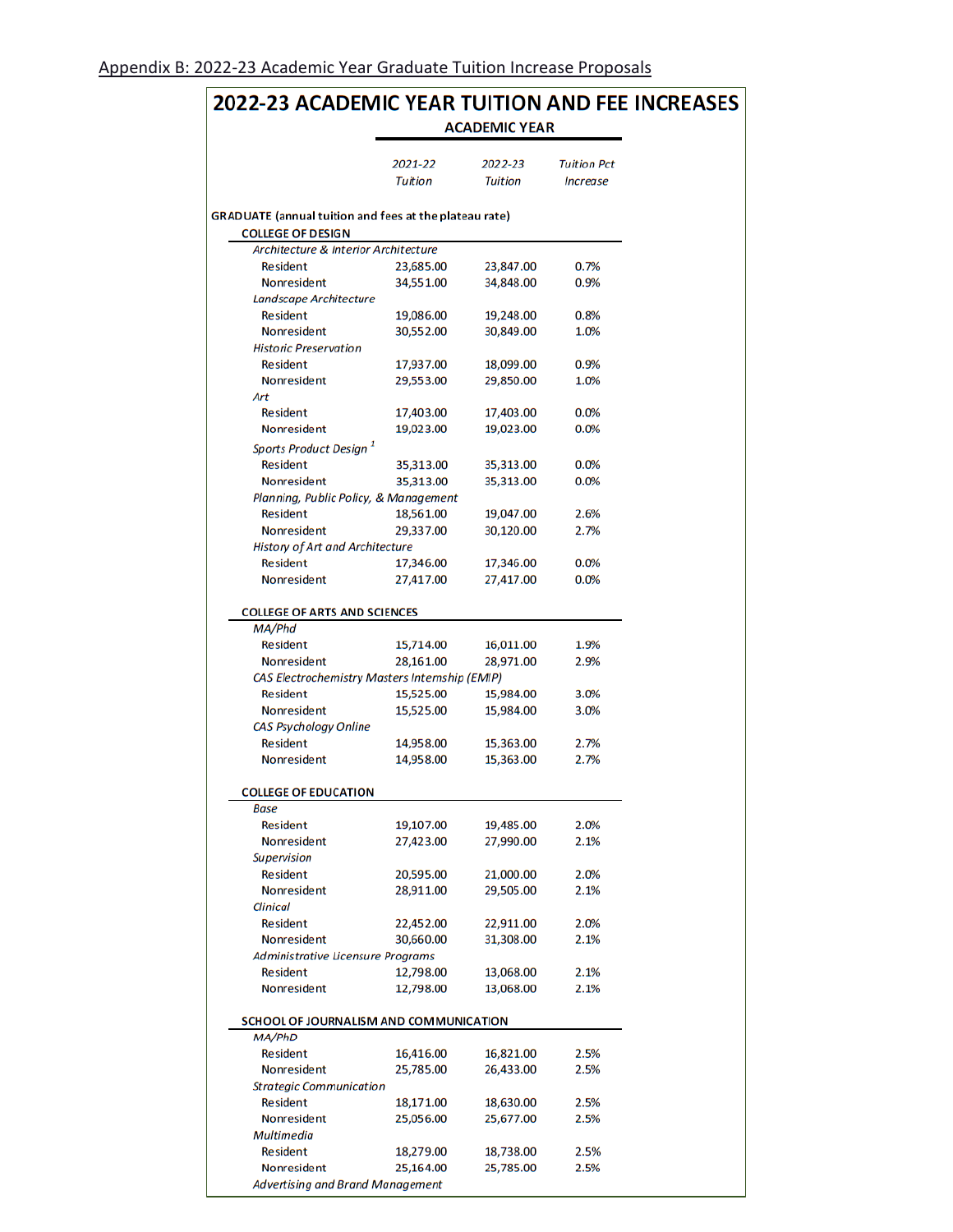#### Appendix B: 2022-23 Academic Year Graduate Tuition Increase Proposals (continued)

| <b>Resident</b>                                                    | 16,416.00 | 16,821.00 | 2.5% |
|--------------------------------------------------------------------|-----------|-----------|------|
| Nonresident                                                        | 25,785.00 | 26,433.00 | 2.5% |
|                                                                    |           |           |      |
| <b>SCHOOL OF LAW</b><br>JD                                         |           |           |      |
| <b>Resident</b>                                                    | 39,618.00 | 41,598.00 | 5.0% |
| <b>Nonresident</b>                                                 | 49,878.00 | 52,380.00 | 5.0% |
| LLM                                                                |           |           |      |
| <b>Resident</b>                                                    | 48,312.00 | 50,724.00 | 5.0% |
| Nonresident                                                        | 48,312.00 | 50,724.00 | 5.0% |
| <b>CRES</b>                                                        |           |           |      |
| <b>Resident</b>                                                    | 23,571.00 | 24,759.00 | 5.0% |
| Nonresident                                                        | 31,833.00 | 33,426.00 | 5.0% |
|                                                                    |           |           |      |
| <b>COLLEGE OF BUSINESS</b>                                         |           |           |      |
| PhD                                                                |           |           |      |
| <b>Resident</b>                                                    | 14,364.00 | 14,364.00 | 0.0% |
| <b>Nonresident</b>                                                 | 24,057.00 | 24,057.00 | 0.0% |
| <b>MBA</b>                                                         |           |           |      |
| <b>Resident</b>                                                    | 30,498.00 | 31,107.96 | 2.0% |
| <b>Nonresident</b>                                                 | 42,498.00 | 43,347.96 | 2.0% |
| <b>Accounting</b>                                                  |           |           |      |
| <b>Resident</b>                                                    | 19,917.00 | 19,917.00 | 0.0% |
| <b>Nonresident</b>                                                 | 27,627.00 | 27,627.00 | 0.0% |
| Finance <sup>2</sup>                                               |           |           |      |
| <b>Resident</b>                                                    | 24,840.00 | 24,840.00 | 0.0% |
| <b>Nonresident</b>                                                 | 32,565.00 | 32,565.00 | 0.0% |
| Oregon Executive MBA <sup>3</sup>                                  |           |           |      |
| <b>Resident</b>                                                    | 40,500.00 | 40,500.00 | 0.0% |
| Nonresident                                                        | 40,500.00 | 40,500.00 | 0.0% |
| Sports Product Management <sup>4</sup>                             |           |           |      |
| <b>Resident</b>                                                    | 46,800.00 | 46,800.00 | 0.0% |
| <b>Nonresident</b>                                                 | 46,800.00 | 46,800.00 | 0.0% |
| <b>Sports Product Management (ONLINE)</b>                          |           |           |      |
| Resident                                                           | 33,426.00 | 33,426.00 | 0.0% |
| <b>Nonresident</b>                                                 | 33,426.00 | 33,426.00 | 0.0% |
| <b>SCHOOL OF MUSIC AND DANCE</b>                                   |           |           |      |
|                                                                    |           |           |      |
| MA/PhD                                                             |           |           |      |
| <b>Resident</b>                                                    | 15,024.00 | 15,024.00 | 0.0% |
| <b>Nonresident</b>                                                 | 24,807.00 | 25,416.00 | 2.5% |
|                                                                    |           |           |      |
|                                                                    |           |           |      |
| <b>KNIGHT CAMPUS</b><br>Industrial Internship Program <sup>5</sup> |           |           |      |
| <b>Resident</b>                                                    | 20,700.00 | 21,312.00 | 3.0% |
| Nonresident                                                        | 20,700.00 | 21,312.00 | 3.0% |
| <b>Bioengineering</b>                                              |           |           |      |
| <b>Resident</b>                                                    | 15,876.00 | 16,362.00 | 3.1% |

(1) Students in Sports Product Design pay Portland-based fees.

(2) The cost reported in the table for the Master's in Finance is for three terms of a four term program.

(3) The cost reported in the table for the Executive MBA is for three terms of a six term program.

Students in the program pay Portland-based fees.

(4) The cost reported in the table for the Sports Product Management is for three terms of a five term program and Sports Product Management (ONLINE) is for three terms of a eight term program.

Students in the program pay Portland-based fees.

(5) Costs calculated at 12 credit hours. During the academic year, IIP students pay off-campus fees.

(6) Students will be charged and additional \$20 per credit hour for undergraduate courses taken in the Business School.

Source: UO Office of Institutional Research.

For additional information, please contact J.P. Monroe (jpmonroe@uoregon.edu) at 541-346-2085.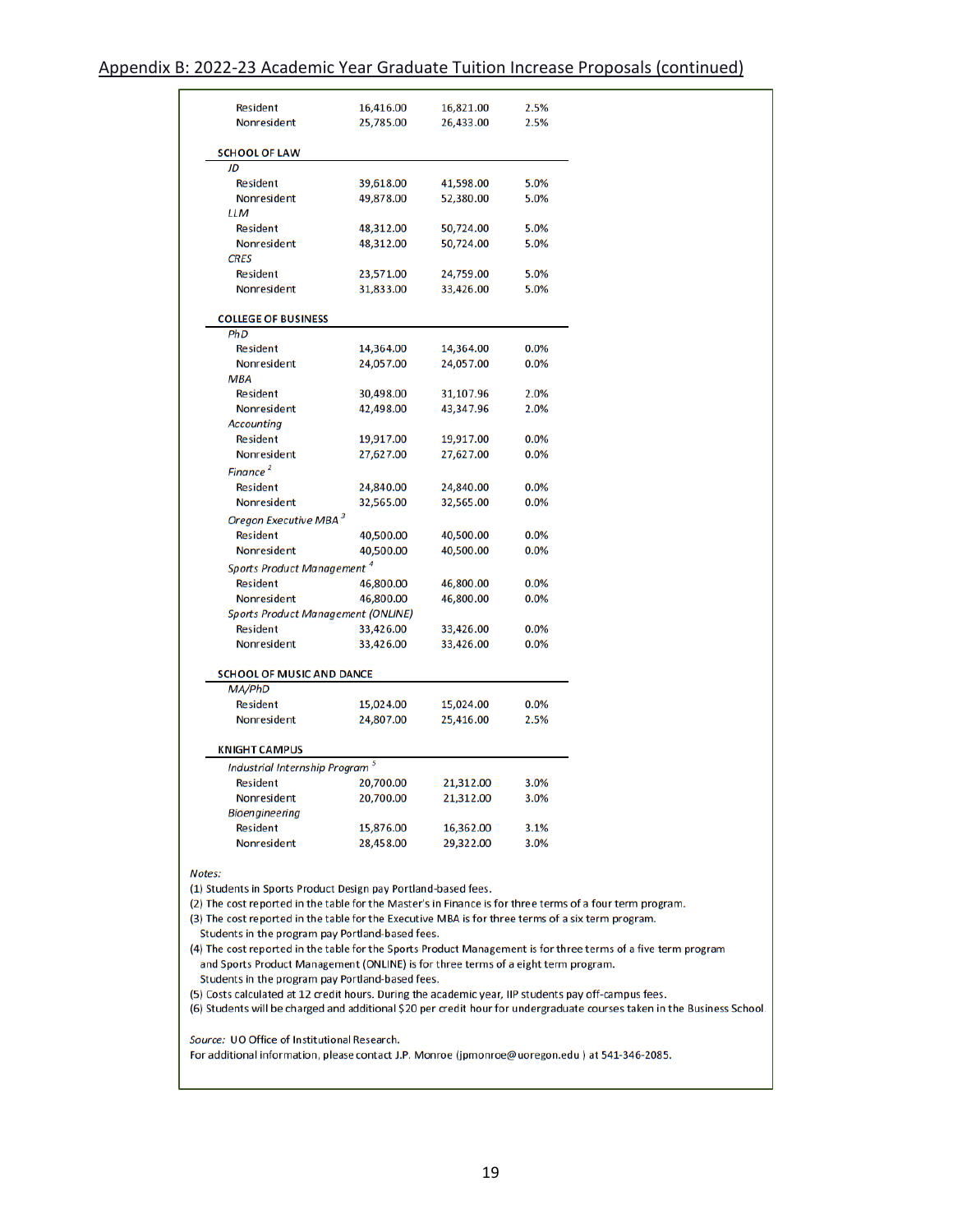# Appendix C: Members of the 2021–22 Tuition and Fee Advisory Board

| Krista Borg          | Director of Student Financial Services, Business Affairs Office                                                                                                                                                 |
|----------------------|-----------------------------------------------------------------------------------------------------------------------------------------------------------------------------------------------------------------|
| Isaiah Boyd          | ASUO President; undergraduate student                                                                                                                                                                           |
| Jim Brooks           | Associate Vice President for Student Services and Enrollment<br>Management and Director, Student Financial Aid and Scholarships                                                                                 |
| Josh Buetow          | Assistant Dean of Finance and Operations, School of Journalism and<br>Communication                                                                                                                             |
| Pamanee Chaiwat      | Doctoral student, international student                                                                                                                                                                         |
| <b>Robin Clement</b> | Master of Accounting Director, University Senate Budget Committee<br>member, Lecturer of Accounting, and Academic Director of the Master of<br>Sports Product Management program, Lundquist College of Business |
| Angela Davis         | Professor of Accounting and Senior Associate Dean of Academic<br>Programs, Lundquist College of Business                                                                                                        |
| Patricia Hersh       | <b>Professor of Mathematics</b>                                                                                                                                                                                 |
| Kimberly Johnson     | Vice Provost for Undergraduate Education and Student Success                                                                                                                                                    |
| <b>Stuart Laing</b>  | Director of Budget and Resource Planning                                                                                                                                                                        |
| Aaron Lewis          | ASUO Finance Director; undergraduate student                                                                                                                                                                    |
| Kevin Marbury        | Vice President for Student Life; co-chair                                                                                                                                                                       |
| Jamie Moffitt        | Vice President for Finance and Administration & CFO; co-chair                                                                                                                                                   |
| JP Monroe            | Director of Institutional Research                                                                                                                                                                              |
| Sarah Nutter*        | Edward Maletis Dean, Lundquist College of Business                                                                                                                                                              |
| Gabe Paquette        | <b>Vice Provost for Academic Affairs</b>                                                                                                                                                                        |
| Philip Scher         | Divisional Dean for Social Sciences; Director of the Latin American Studies<br>Program; and Professor of Anthropology and Folklore                                                                              |
| Shreya Silori        | Undergraduate student                                                                                                                                                                                           |
| Kathie Stanley       | Associate Vice President and Chief of Staff, Division of Student Life                                                                                                                                           |
| Gina Thompson        | Cashier Specialist, Business Affairs Office                                                                                                                                                                     |
| Gemma Williams**     | Undergraduate student                                                                                                                                                                                           |

*\* Due to scheduling issues, was replaced by Angela Davis, Senior Associate Dean of Academic Programs, in January 2022.*

*\*\* Withdrew from TFAB in mid-January due to unforeseen circumstances.*